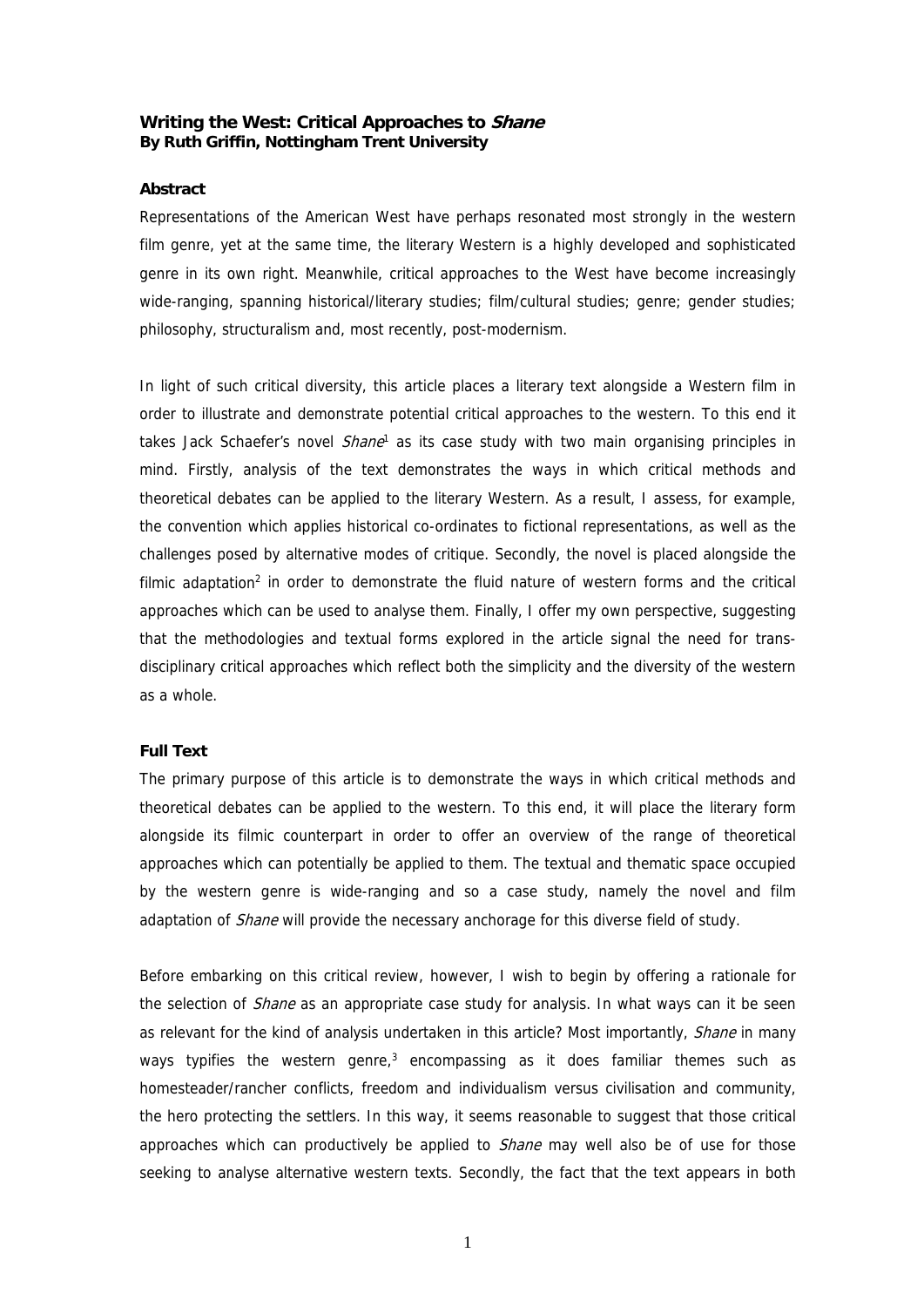literary and filmic form partly accounts for my choice, for I wish to draw on both texts in order to broach as many critical perspectives as possible. That said, inevitably the relevance of the critical approaches varies according to the precise form taken by the western text under investigation. Shane is, after all, only one in a wide range of possible western variants.

The fact that *Shane* contains fairly stereotypical character types (mysterious–but ultimately benevolent–hero figure, the domesticated family group, rapacious villains) also makes it a useful case study, for it can be seen to bridge, 'the western literary-critical divide…between two literatures: popular and…serious…where the popular myths are stated with such artistry and economy that the novel has been taken very seriously indeed'.4 These characteristics enable critical perspectives to be identified and applied to a generic text by an author who can convincingly be categorised as 'one of best post-war writers of Westerns'.5 After all, it makes little sense to apply such approaches to a text which substantially departs from the generic rubric. To do so would be to risk rooting the analysis in shifting sands. After all, my overarching concern is to bring together and apply critical approaches which may potentially—though not exhaustively–be applied to a wide range of western texts. That said, I do set out to provide a substantive account of the specificities of the genre itself. Nor do I attempt to map the western genre as a whole, a task which would, in any case, constitute sufficient material for another article at least! Many books and articles set out to do just that, some of which are referred to either/or in the article and the bibliography. Moreover, as previously mentioned, the genre is a very diverse one, ranging from simplistic black hat/white hat good versus evil scenarios to highly complex and sophisticated works and, in the case of films at least, European western variants and generic hybrids as well. The middle ground occupied by *Shane* however, means that it can usefully reconcile fairly diverse elements of the genre.

Bearing these points in mind, what I wish to do here is to introduce the reader to what can be termed an analytical tool-box, an array of perspectives and analytical possibilities which are tested against–and applied to–the case study book and film. To this end, at least some of the approaches included here will be of some use to those who wish to pursue their own research and analysis of alternative western texts. As such the case study approach is, I hope, a productive one, since it offers a practical demonstration of the critical methodologies which may be applied to western texts. That said, this should not be seen as an exhaustive account or, indeed, analysis of the literary and filmic text, Shane. Instead, I present the insights into the text which the critical approaches make possible. As such, the case study operates as the text against which the utility of potential critical approaches to the western are measured.

The western can be viewed from a wide range of (intersecting) perspective including historicalmythological perspectives; cultural studies; genre; gender; structuralism and philosophy. The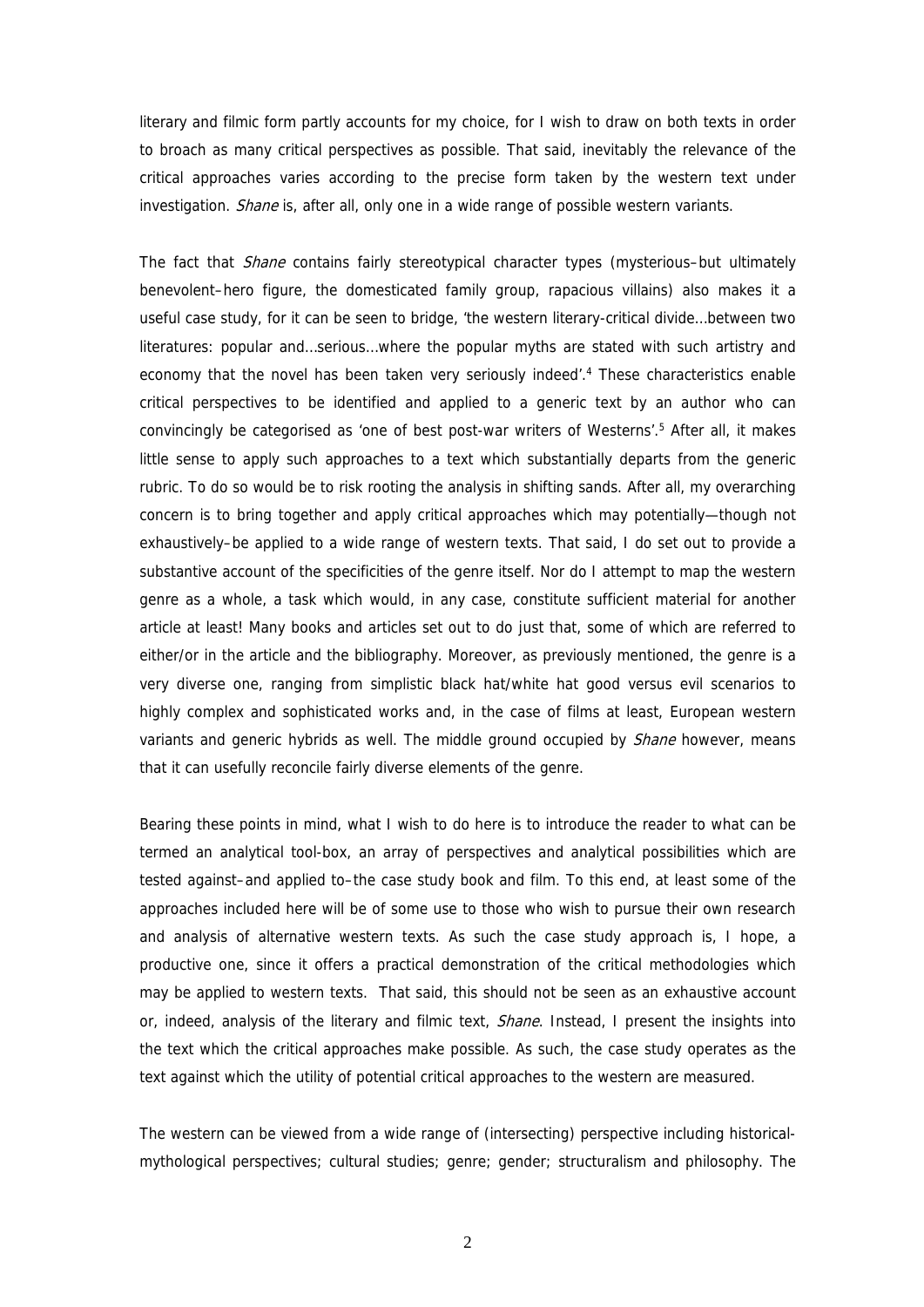relevance of these differs according to the particular text at issue. In light of this, I intend to demonstrate the contribution that these are able to make towards an overall critique of *Shane*. At the same time, as I suggest in the conclusion, they become more powerful when employed in a fluid way rather than as distinct areas of study. As will become clear, it becomes impossible to formulate rigid distinctions between the perspectives on offer here.

### **The Historical Approach**

I wish to begin to map the critical terrain of the western with the historical perspective, emergent from the genre's (ostensibly) historical setting. As its name suggests, the historical approach concentrates principally on the western's historical and ideological co-ordinates and their impact upon representations of the American West. Such approaches either stem or, as in the case of the New Western Historians, distinguish themselves—from Frederick Jackson Turner's famous essay (1893), The Significance of the Frontier in American History',<sup>6</sup> which can be seen to represent 'the frontier experience as a process that transformed Anglo-Europeans into one distinct race…those who explored and settled the West were collectively defined by the process of finding new land. Paradoxically, through the act of taming the wilderness, frontiersman were freed…liberated by a democratizing process that enabled all people…to share equally in the struggle as well as the benefits of Manifest Destiny…[identifying] these men as uniquely "American"'.<sup>7</sup>

Historical approaches take a number of forms and apply equally well to literary and filmic westerns. Douglas Pye, for instance, combines historical and allegorical interpretations stemming from the text's cultural and historical context. He argues, for example, that 'Little Big Man (Arthur Penn, 1970) is perhaps the locus classicus of the Vietnam Western, not only because of its scale and ambition, but because it very clearly exemplifies the reversal of values and some of its attendant dangers'.<sup>8</sup> Meanwhile, Jennifer Peterson connects the western Johnny Guitar's<sup>9</sup> narrative themes directly to the cultural concerns of the decade of production, writing that, 'Such a conflict between a righteous individual wrongly scapegoated and an angry community is particularly significant to the film's early 1950's context as an implicit (and explicitly stated) critique of McCarthyite anti-Communist fervour'.<sup>10</sup>

In contrast, Jon Tuska concentrates on ideological elements in a way that applies to the western genre in general. As such, he concerns himself, 'with the social and psychological aspects of the systematic distortion and misrepresentation of our past and the possible influence this common practice in Western films exerted, and continues to exert, on the national character of Americans'.<sup>11</sup> He goes on to note that, 'it is my intention to employ the concept of historical reality as my basic standard of evaluation [of westerns]'.<sup>12</sup> This conception of historiography poses philosophical questions, however. Can historical "reality" be accessed in this way? It can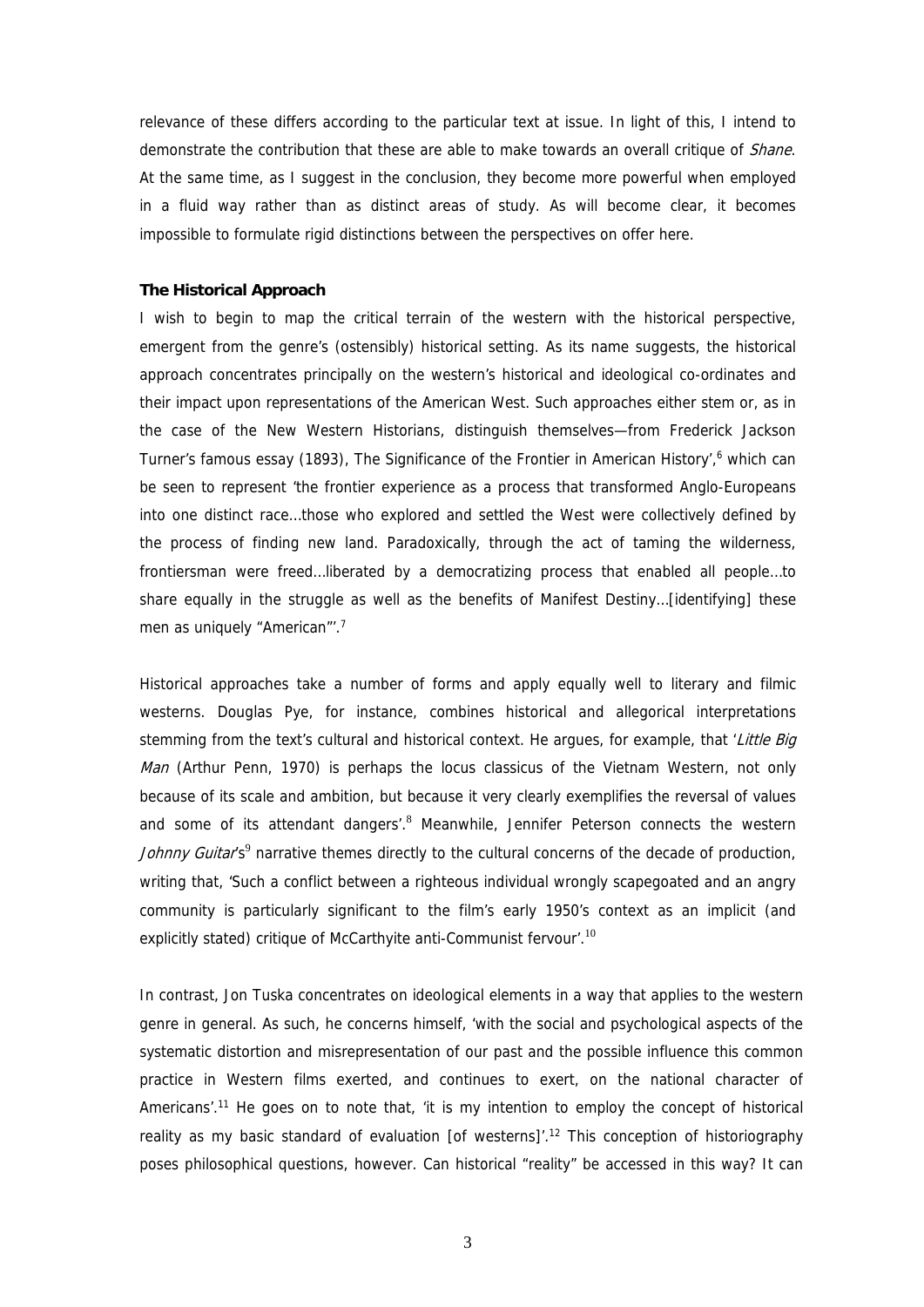feasibly be argued, for instance, that 'Reality is an inference–often a shaky one, always a problematic one. It is becoming more difficult, even for practitioners of the craft resistant to theory, to confide in an epistemology of documentary realism that presents the text as a simple transparency'.13 This highlights one of the inherent flaws in the historical approach, for it is virtually impossible to excavate the "objective facts" of the historical American West besides those of a critically unproductive kind, dates of battles and the like.<sup>14</sup> Moreover, it seems reasonable to suggest that the western genre does not constitute appropriate source material for investigations into historical "fact", since fictional texts are not–and make no claims to be– unmediated historical sources.

That said Tuska's attempts to interrogate the western in terms of both representational and actual historical context and content are not therefore necessarily rendered invalid. As he admits: 'the historian must be willing to admit that this historical construction is at best only probable and provisional'.15 Significantly, though, he distinguishes his approach from another common approach to the western, the mythological approach, which downplays the western's historical basis by concentrating instead on its mythological co-ordinates. For Tuska, these approaches are necessarily oppositional, evidenced by his response to a mythological critique of the film western The Searchers:<sup>16</sup>

In his [Pilkington's] view Ford's film was a myth about the past and, as such, has no relationship whatsoever to historical reality and cannot be approached in that fashion. I must disagree and one of my most fundamental reasons for disagreeing is that Native Americans were not, and are not, *mythical*. A film about the righteousness of killing Indians is making an ethical statement and the significance of such a statement must play an integral part in any critical approach to the film.17

Meanwhile, Richard Slotkin adopts an ideological-historical approach in his book Gunfighter Nation.<sup>18</sup> However, his methodology differs for he draws parallels between the western and contemporary contexts, rather than attempting to contextualise the western purely in terms of history. As a result, Slotkin's analysis interweaves ideology and American history with the notion of frontier and its significance for Americans, arguing the western's ideology to be inextricably linked with national identity. For example, he writes that 'Hollywood preferred, as always, to assimilate competing ideologies to a common language of myth and genre. The new wave of Western features drew on both Beardian progressivism and Popular Front populism to produce three different ways of resolving the problem of making movies out of American mythology'.19 For Slotkin, then, this culturally specific, historical concept of frontier has attained the status of myth and in this way, his work demonstrates that historical and mythological approaches need not be oppositional as Tuska maintained.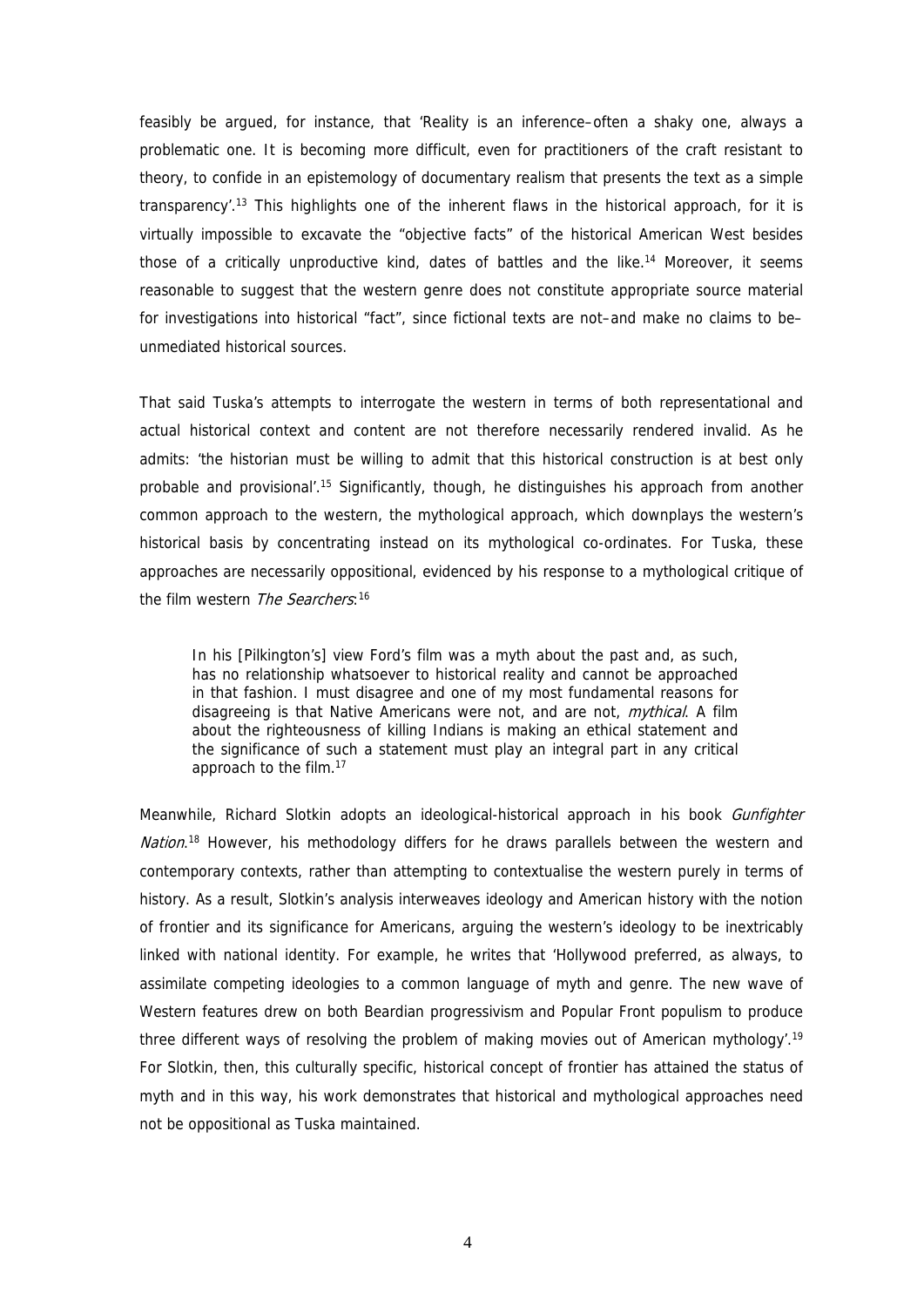With this in mind, Slotkin analyses the western as an exemplar both of frontier ideology and its mythological resonances, attributing the genre's narrative impact to the mythological significance of the frontier and its connotations. These connotations include the interlinked imagery of freedom and geographical space which figure so prominently in western narratives. However, while these connotations indubitably derive from a specifically American historical moment–the winning and closing of the frontier–it should be noted that the western's global appeal suggests a broader context than Slotkin's nationalistic and, perhaps, limiting argument allows for.

In light of the variants in the historical approach discussed so far, then, it seems that the mythoideological variants of the historical approach are likely to yield more in relation to *Shane's* narrative than a purely historical interpretation of its context and themes, for the novel's historical substance has nothing particularly new to say about the historical conflicts between cattle barons and homesteaders. As is the case with the western genre in general this is not, after all, its purpose. Of more interest is the text's historical and cultural situated-ness. *Shane* can be seen to simultaneously invoke the American ideologies highlighted by Slotkin and re-play the western as America's foundation myth, one that is rooted in the notion of Manifest Destiny. This evolutionary trajectory begins with a wilderness inhabited by native inhabitants who have no God given right to the land (according to the concept of Manifest Destiny). The wilderness is subsequently tamed by gunfighter heroes (Shane, both in his mysterious past and later when forced to defend the Starretts) and so made safe for the process of settlement (the Starretts, who do have a God-given right to settle the land) prior to frontier closure and the subsequent onset of "civilisation" (land enclosure and the growth of domestic communities).

Alongside this, we can also see specific contemporary American ideologies at work, such as the individual's right to deploy firearms in defence of person (Shane and Joe Starrett, the badman, Wilson and the Rykers) and property (Starrett and The Rykers) as enshrined in the American constitution.20 Moreover, the narrative is, again typically, underpinned by the mythological notion of an intrinsically violent American West in contravention of the historical evidence:

Although statistical studies have proved time and again that (after 1850) only a small minority of Americans ever went to the frontier–and that the West, as a region, was far less violent than the cities of the Northeast or certain counties in the South–popular myth continues to assert that the frontier was pre-eminent in the realm of violence. Similarly, both journalistic and official surveys of the causes of American violence persist in asserting that the present rate of violent crime and domestic bloodshed derives in significant measure from America's frontier origins.21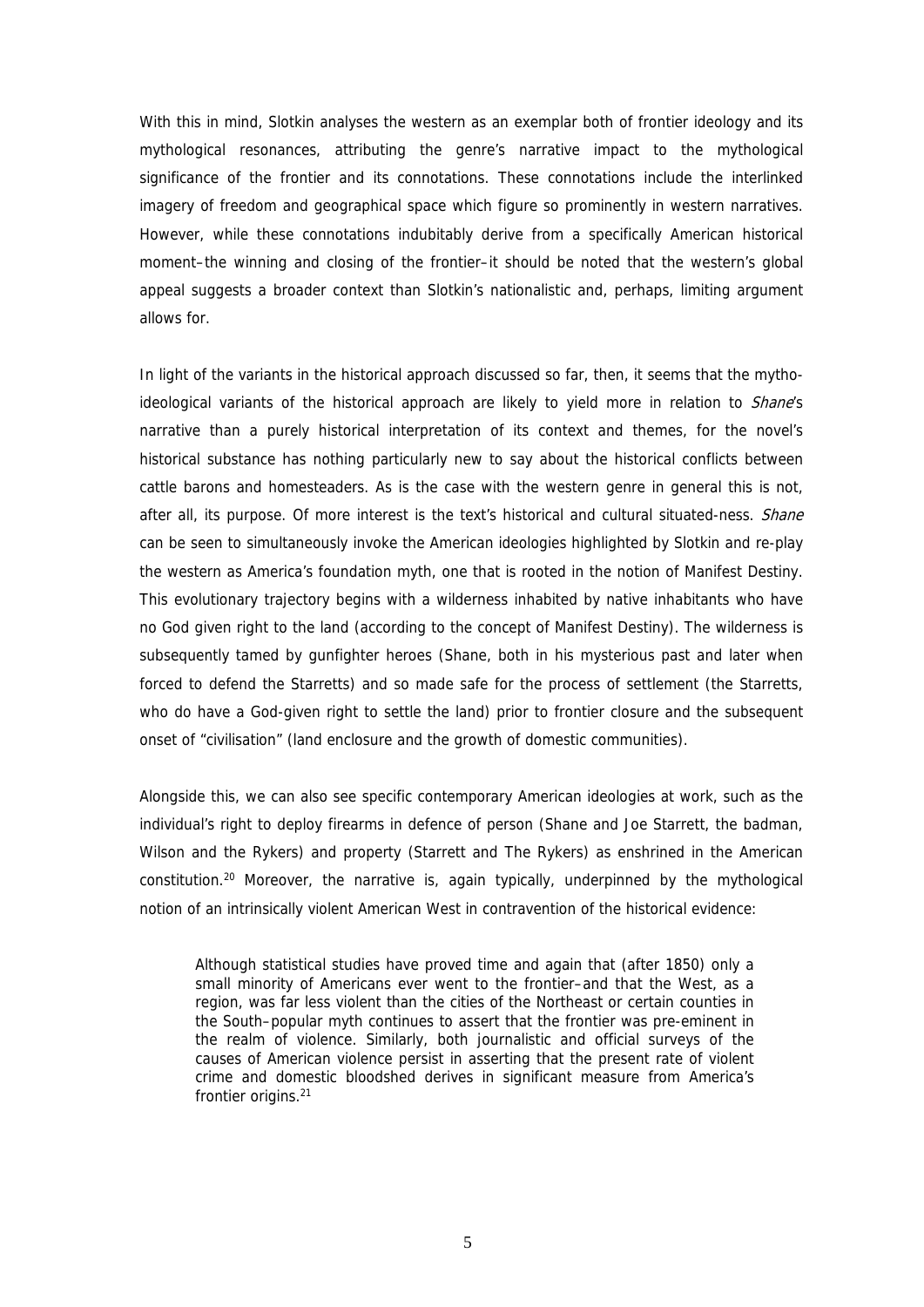### **New Western History**

Meanwhile, New Western History sets itself apart from what it deems to be conventional historical approaches, which privilege dominant ideologies such as capitalism, western "civilising" processes and white, heterosexual masculinity. Instead, it seeks 'to re-tell regional history from the point of view of the oppressed, colonized and conquered; …speak out for the interests of women, minorities, and the environment'.<sup>22</sup> To this end, New Western historians attempt to de-mythologize and deconstruct accepted notions of western history. They do so by identifying the ideological assumptions underpinning historical perspectives such as those outlined above which they argue to map the settling of the west in terms of Turner's vision of achievement and progress, crucially, of the white male. They argue that this vision excludes women and minority groups as well as effacing the exploitation and/or destruction of human and environmental resources necessitated by Manifest Destiny and, subsequently, the American Dream. With such concerns in mind, it seems that New Western historians seek to reveal the dark side of American triumphalism although their claims to originality have inevitably been contested, since they controversially presuppose that previous historians failed to criticise–or even notice–such ideological assumptions. As Robert Wooster sensibly points out, New Western History's 'emphasis on environment, race, class, and gender helps to fill important gaps in our knowledge and understanding of the West… [although] their proclivity for investigating social and environmental issues occasionally proves obsessive, making it difficult to discern the West's importance to the broader past'.<sup>23</sup> Bearing such criticisms in mind, I now turn to two brief dialogic extracts from our case study, Shane, in order to demonstrate the ways in which conventional and 'New' Western History may differ in their analysis of ideologically imbued material.

In a key ideological moment, Joe Starrett urges the pioneers to stay and fight rather than abandon their homesteads in the face of the ranchers' draconian tactics, which include killing one of their number, Ernie, burning down homesteads and employing a deadly gunfighter, Wilson. Significantly, though, this highly polemical speech, which constitutes a dramatic turning point in the film, does not appear in the book. Instead Joe is depicted in placid mode as seen through the eyes of Joey junior: 'Father had his pipe going. "Maybe it's a lucky break for the rest of us", he said mildly, 'that Shane here has been around a bit. He can call the cards for us plain"<sup>'.24</sup> Moreover, in Schaefer's version the homesteaders' change of heart is prosaic rather than cathartic: 'They were ready to leave it to father. They were decent men and good neighbours. But not a one of them, were the decision his, would have stood up to Fletcher now. They would stay as long as father was there. With him gone, Fletcher would have his way. That was how they felt as they muttered their good nights and bunched out to scatter up and down the road'.<sup>25</sup> This rather low-key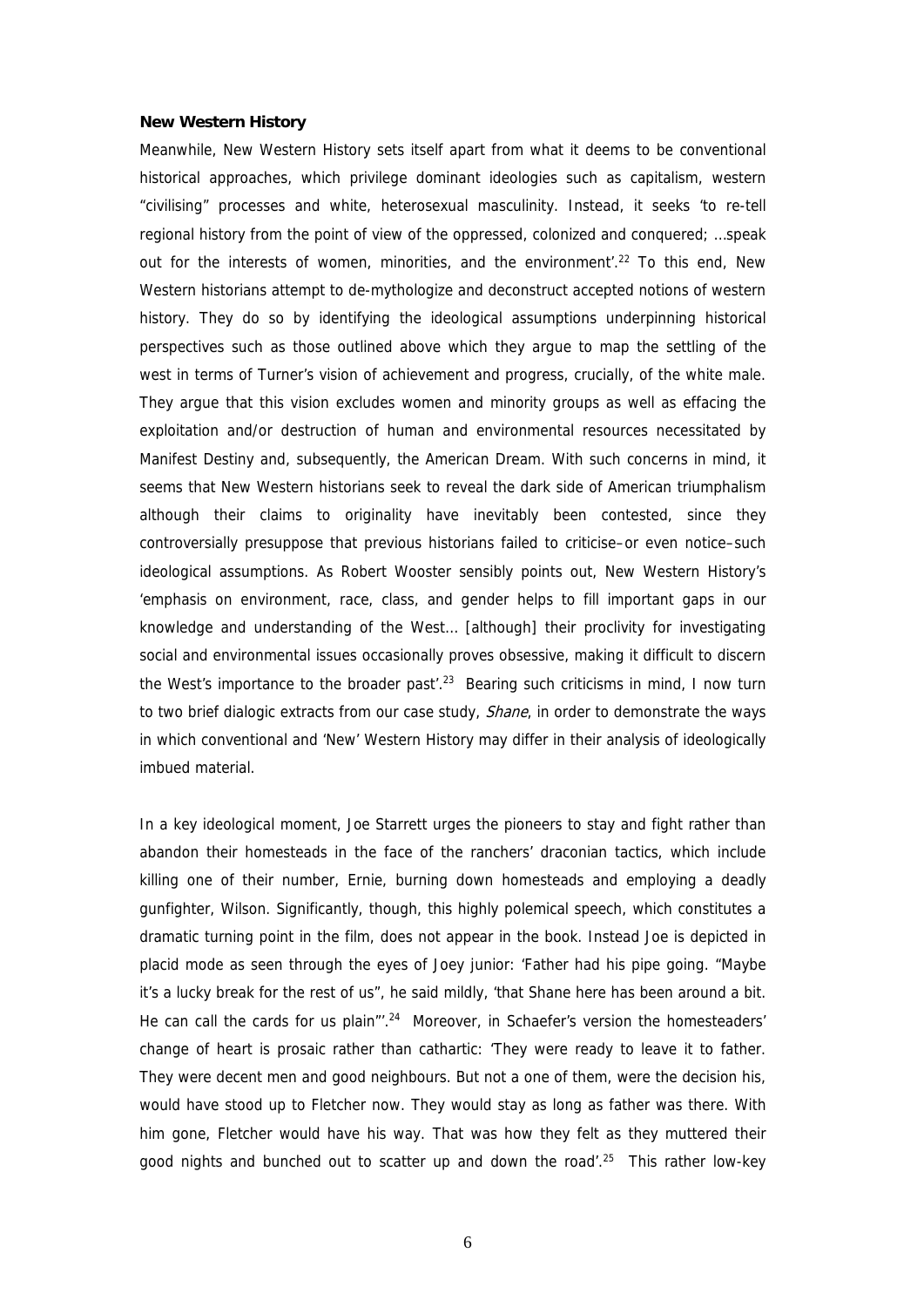presentation becomes what might be termed an ideological insert in the film version, though. In fact, the action grinds to a halt when Joe utters his motivational speech to the homesteaders, inspired by Shane, who immediately beforehand quietly reminds them of their responsibilities not only to themselves but to those who come after:

**Joe**: [Sitting down in contemplative pose] "We can't give up this valley and we ain't gonna do it. This is farming country, a place where people can come and bring up their families. Who is Rufus Ryker or anyone else to run us away from our own homes. [Stands up, gripping the back of his chair, as conviction and dramatic tension increases]. He only wants to grow his beef and what we want to grow up is families, grow 'em strong, the way they was meant to be grown. [Music surges] God didn't make all this country for one man like Ryker".

Viewed from a traditional historical standpoint, this speech reiterates ideas about Manifest Destiny, the God-given right to the land, the right to build America, whatever that may entail. This is seen as an intrinsically progressive process, one which involves cultivating the wilderness so that the land can be populated and thereby regenerated, a right, moreover, granted by God. Viewed in this way, the concept of Manifest Destiny assuages any guilty or, indeed, responsibility for the human and natural consequences of land settlement.

New Western Historians, on the other hand, seek to excavate the ideology underlying such ideas of progress, the American Dream whereby everyone (man, in this case) is accorded the right to individual freedom, to a home and family awarded on a meritocratic basis, whatever the environmental costs may be. After all, argue the New Western Historians, land cultivation entails environmental exploitation and depletion, at its most extreme resulting in the Dust Bowl phenomenon of the 1930s, whereby huge areas of the Midwest were reduced to virtual deserts as a result of massive over-cultivation of areas whose climate and environment were only marginally suitable for such agricultural activity.<sup>26</sup> Furthermore, the attention is all on men here, another manifestation of dominant ideology, this time privileging the white male at the expense of all others. While women are expected to take responsibility for the domestic dimension of such lofty settlement plans, they are effectively effaced in this scene. The set-up frames Joe as the central figure. Yet Marian stands at his side, the faithful wife and help-meet, her face virtually hidden by an oversized hat as she submissively gazes at the floor while her husband speaks. Traditional roles and dominating masculinity are therefore once again reinforced.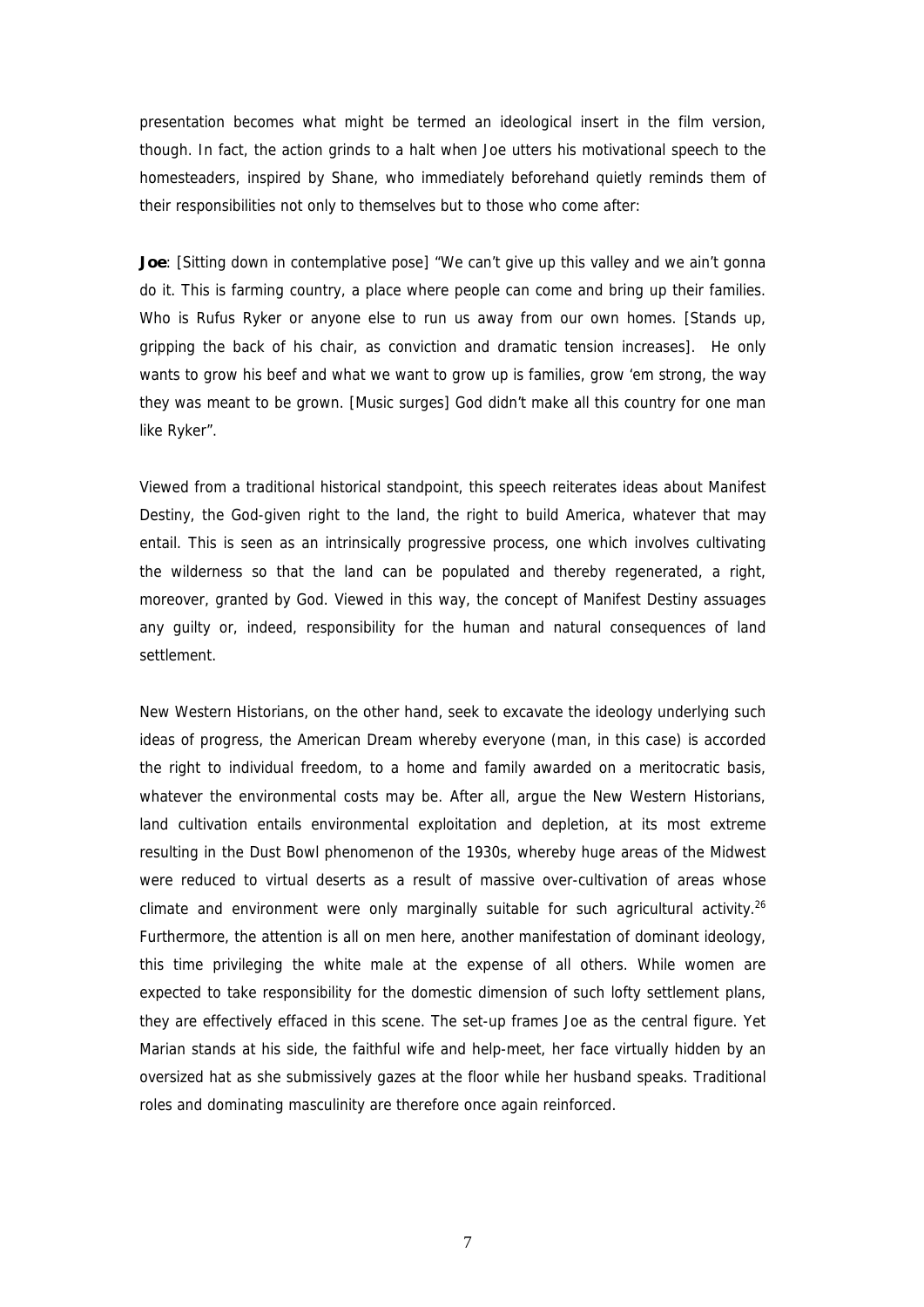Indeed, the process of Manifest Destiny–which for New Western historians informs standard historical perspectives to the American West–is even more strongly invoked by a previous scene, which occurs before Ernie is killed by the gunfighter Wilson. Ryker offers to buy Joe's homestead and give him a job in an attempt to win him over and so diffuse the conflict between ranchers and homesteaders. (Unsurprisingly, Joe isn't interested). This scene occurs in both the novel and film versions. The film supplements this, however, by including an ideologically loaded exchange in which Ryker presents the case for the ranchers' right to the range:

**Fletcher** [framed against the night sky, staring sternly at Joe]: "We had rough times, me and other men that are mostly dead now. I got a bad shoulder yet from a Cheyenne arrowhead. We made this country. We found it and we made it, worked blood and empty bellies. The cattle we brought in were hazed off by Indians and rustlers. Don't bother you much no more cos we handled 'em. We made a safe range out of this. Some of us died doing it but we made it…

**Joe**: I'm not belittling what you and the others did. At the same time, you didn't find this country. There were trappers and Indian traders here long before you showed up. They tamed this country more'n you did…"

This extract effectively encapsulates Turner's vision of progress, the stages by which America was won and which the western genre charts so evocatively. According to New Western historians, the conception underpinning this dialogue would be consistent with conventional historical accounts of The West, invoking as it does the standard trajectory of western settlement, from mountain men and trappers to ranchers and town tamers to the pinnacle of "civilisation", land enclosure and the settlers. Viewed from the perspective of New Western History, however, such representations point to the essentially exploitative relationship of the United States to settlement, predicated as it is upon genocide (signified here by "the Indians", the shoulder wound), and rapacious capitalism. 'A safe range' is only the starting point in a "civilising" chain of events which may begin innocuously enough with cattle rearing but has the potential to lead to exploitation of land (over-cultivation, deforestation), the wholesale slaughter of inhabitants and animals ("Indians" and buffalo), and the plunder of natural resources such as gold and oil, at its extreme resulting in environmental disaster.

Indeed, the consequences of such attitudes are invoked right from the opening sequence of the film. Young Joey points his gun at a deer drinking from a river against the lavishly beautiful backdrop of mountain range later, and mimics shooting it. At the same time, he gets his first sighting of Shane riding into view. In this way, two frames effectively distil the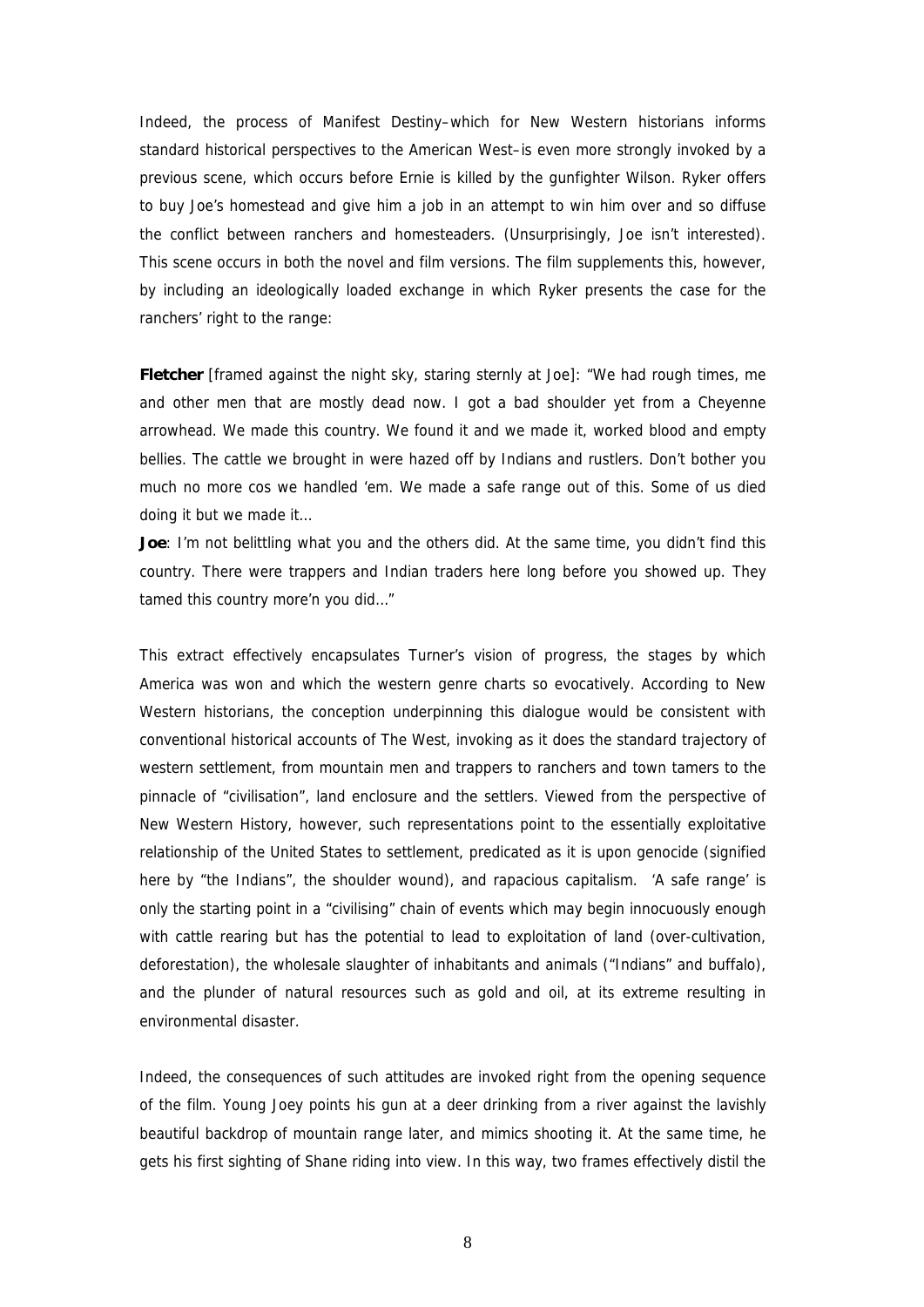taming of nature, the allegedly God-given subjugation of natural resources: the deer, representative of nature drinks, innocent of the young human's evil intent. Then a reaction shot of Joey's predatory, watchful expression. He is holding a gun. Simultaneously, the heroic man materialises, the one who will "tame" the land and those who stand in the way of settlement, "progress": the ranchers. (As we have seen, the previous link in the chain of resistance, "The Indians", were despatched by the ranchers who are ironically themselves now at risk from their successors). The gunman clears the way for the settlers who will eventually replace him in the chain of "civilisation". We later learn that the gun is not loaded, not potent with bullets as are his father's and later in the film, Shane's.<sup>27</sup> That said, Joey is already in the frame, as it were, for the dominant ideology's ideal of active and dominating masculinity in contrast with his novelistic counterpart who is a distinctly passive figure at this point, lazing as he is 'on the upper rail of our small corral, soaking in the later afternoon sun'.28 Indeed, patriarchal succession is underscored later in the film. As a result of Joe Senior's rejection of his job offer, Ryker perhaps surprisingly goes on to make the same offer to Joe Junior, this despite the fact that, as Joe Senior points out, he "ain't quite of age…'

It seems, then, that both the "traditional-ideological" and "New" historical approach can function as useful critical tools for the analysis of the western, in particular its ideological content and associated thematics and style. That said, there are dimensions that both approaches inevitably overlook and so we now turn to another perspective which is able to complement the ideological insights offered by a historical critique.

# **Cultural Studies Methodologies**

Cultural studies methodologies may reasonably be linked to the historical approach on at least one level, since they too seek to connect text and context. Furthermore, the historical and cultural spheres are inextricably linked, evidenced by Slotkin's ideological analysis. In view of this diversity, then, I am only able to provide an overview of the multiple components which constitute a broadly cultural studies approach.<sup>29</sup> As such, subsequent discussions include references to cultural theory, structuralism, gender genre, audiences and, in my concluding remarks, philosophical approaches.

Generally speaking cultural theorists undertake detailed textual analysis and then map their findings onto cultural and social developments. Alternatively, this process may be reversed, involving a detailed investigation of the cultural context itself, which are then mapped onto likely contemporary texts. Either way, cultural theory principally contextualises cultural issues, such as ideology, which are argued to underpin narratives. In this way, text and cultural context are in dialogue and so ostensibly "historical" texts such as the western are thought to reflect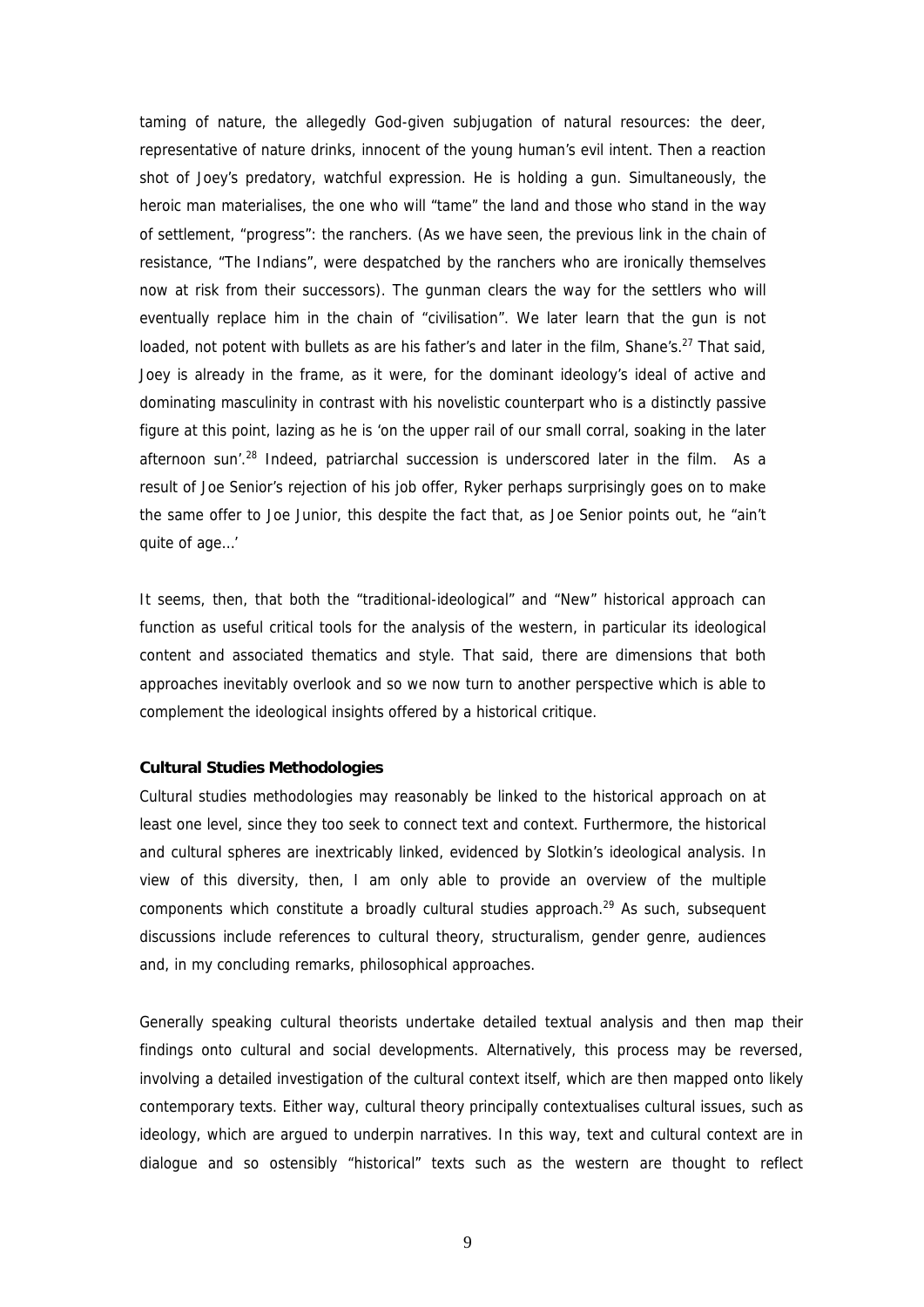contemporary culture rather than their apparently historical location in the Wild West. It is important to note that this does not suggest a deterministic attitude. Instead, cultural theorists excavate cultural dimensions by fluidly relating text to context, thereby acknowledging processes of mediation and contestation. This has resulted in an inclusive attitude towards apparently diverse modes of critique. For example, cultural theorists frequently employ psychoanalytical concepts to uncover sub-textual elements of narratives and so mirrors can be seen to perform an essentially symbolic function.<sup>30</sup> At the same time, though, there are potential pitfalls in non-specialists/practitioners harnessing wide-ranging methodologies like this. As Peter Lehman reflects in his piece, 'Looking at Look's Missing Reverse Shot: Psychoanalysis and Style in John Ford's The Searchers: 'If we are going to apply psychoanalysis as a cultural tool to the study of films, we have to be very careful in discriminating between levels of application… Much as the clinical institution of psychoanalysis turns largely on the sensitivity of the analysts, the same will be true for psychoanalytical film criticism'. $31$  While his comments relate specifically to western films here, they apply equally to the western form in general, for cultural theorists frequently harness other disciplines to their own disciplines when analysing cultural artefacts as will become increasingly evident as this critical review unfolds.

### **Gender and Ideology**

Jane Tompkins's book *West of Everything*<sup>32</sup> takes issue with the (traditional) historical approach, which she argues to simplistically overlook the genre's meta-narrative elements. Instead, echoing the mythological-ideological perspective, she argues it to ideologically represent masculinity:

Most historians explain the fact that Western takes place in the West as the result of the culture's desire to escape the problems of civilisation. They see it as a return to the concept of America as a frontier wilderness and as a reenactment of the American dialectic between civilisation and nature… The Western doesn't have anything to do with the West as such. It isn't about the encounter between civilisation and the frontier. It is about men's fear of losing their mastery, and hence their identity, both of which the western tirelessly reinvents. 33

This style of analysis can certainly be applied to the narrative of *Shane*, in particular the barroom sequence. Indeed, bar-room brawl scenarios between gunfighters and opponents function as one of the western's key plot devices, and *Shane* being no exception. Here, as always, the confrontation becomes a battle of will between contestants, an arena in which heroic dominance can be achieved and sustained, as revealed by the scene's opening dialogue in which two men, Chris and Shane, circle one another warily, testing each other's mettle: 'Chris waited until he [Shane] had his whisky… Then he deliberately looked Shane over like he had just spotted him. "Hello, farmer," he said. He said it as if he did not like farmers. Shane regarded him with grave attention. "Speaking to me?" he asked mildly and finished his drink. "Hell, there ain't no-one else standing there. Here, have a drink of this." Chris shoved the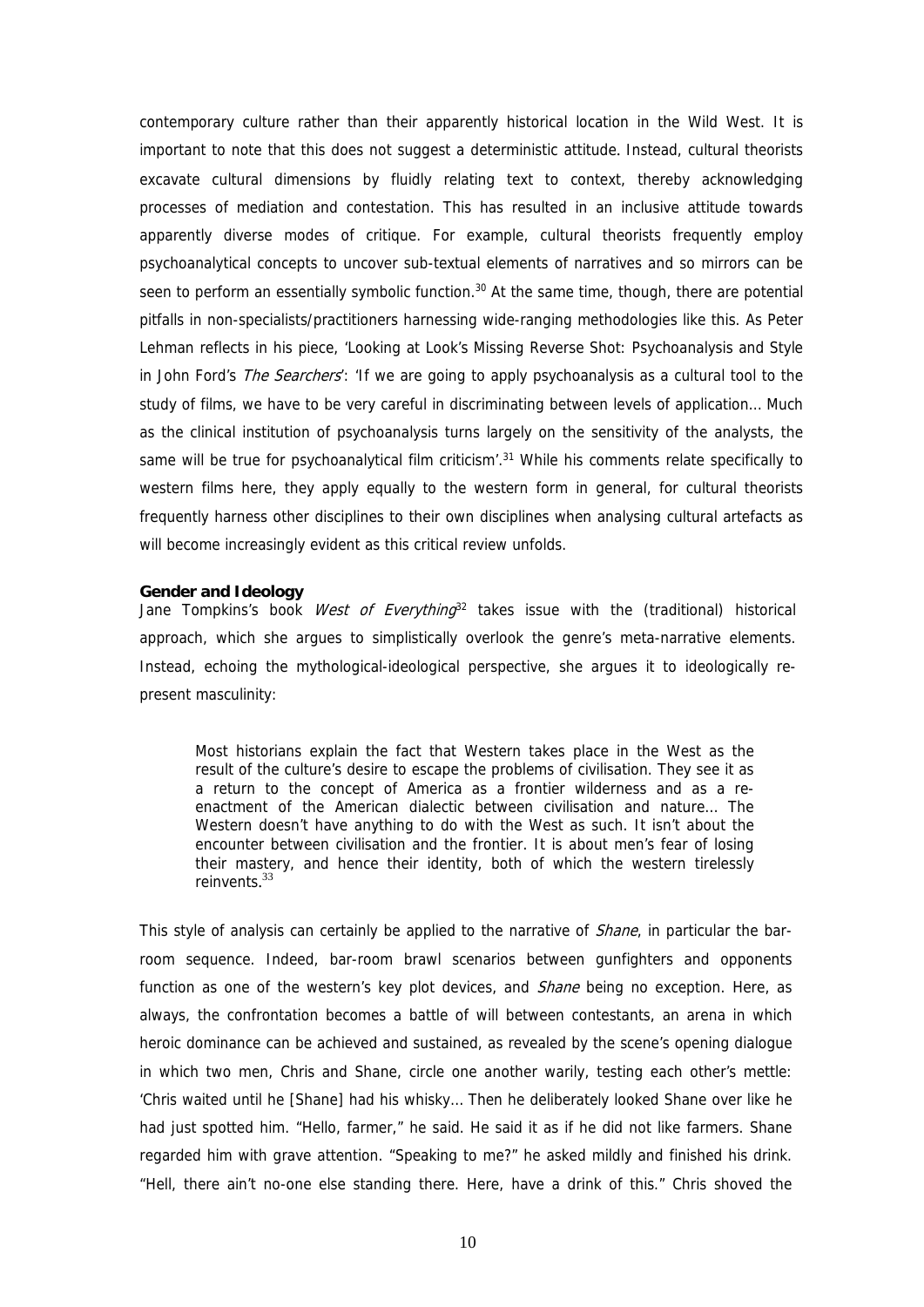bottle along the bar. Shane poured himself a generous slug and raised it to his lips. "I'll be damned," flipped Chris. "So you drink whisky." Shane tossed off the rest in his glass and set it down. "I've had better," he said, as friendly as could be. "But this will do"…34

Moreover, such devices provide both rationale and backdrop for the violent activities integral to both generic trajectory and, crucially for Tompkins's argument, reinforce the western's ideological presentation of masculinity, foregrounding as they do "desirable" masculine competencies such as physical strength. For instance, Joe Starrett's enemies mock the (apparently reformed) gunfighter, Shane for his subsequent consumption of soda pop, intended to provoke the others. However, this has a dual purpose. On one level it is intended to be the catalyst for action (violent activity or, as here, to provide a pretext for future violence). At the same time, however, Shane's deliberate refusal to comply both with the codes of masculine alcohol consumption (which insist solely upon whisky) and the subsequent challenge to his dignity are intended to signal cowardice–submission– $35$  to the onlookers as well as drawing attention to the incontrovertible nature of such masculine codes. Furthermore, the drink is loaded with non-"masculine" properties, being not only non-alcoholic but also loaded with juvenile connotations as evidenced by young Bob's (also the novel's narrator) observations of the barkeeper's reactions to Shane's order: 'Will hesitated, looked kind of funny and scuttled past me into the store room. He came back right away with a bottle of pop Grafton kept there for us school kids'.<sup>36</sup> As such, these connotations enable Shane's opponents to signal his subordinate status during subsequent visits to the bar. For them, Shane's manhood is called into question by his unconventional choice, which by its very nature challenges the convention dictating that the ability to consume large quantities of undiluted whisky signifies a fully evolved "masculine" male.

On an ideological gender reading such as this, then, the dynamic of the bar room confrontation is essentially that of an aggressive, power-orientated competition for status between rival males. Nor can the power balance between hero and opponent be too great without sacrificing dramatic tension and the veracity of the ensuing violent confrontation. As a result, Shane's prime opponent is an evil and highly effective gunslinger, Wilson, described as 'a gun-fighter said to be just as good with either hand and as fast on the draw as the best of them'.<sup>37</sup> Importantly, however, the significance of masculine heroism for the western is also reinforced. Shane's heroic nature is revealed via his self-restraint, which, while seen as cowardly by his enemies, draws on qualities of heroic control. And so, he does not respond to childish jibes. Instead he is motivated by loyalty, intervening on a friend's behalf to the satisfaction of both codes of honour and audience expectations. This in turn enhances the generic requirement that heroes exhibit courage in the face of injustice, the nature of heroism itself giving rise to another critical approach, namely the philosophical approach broached in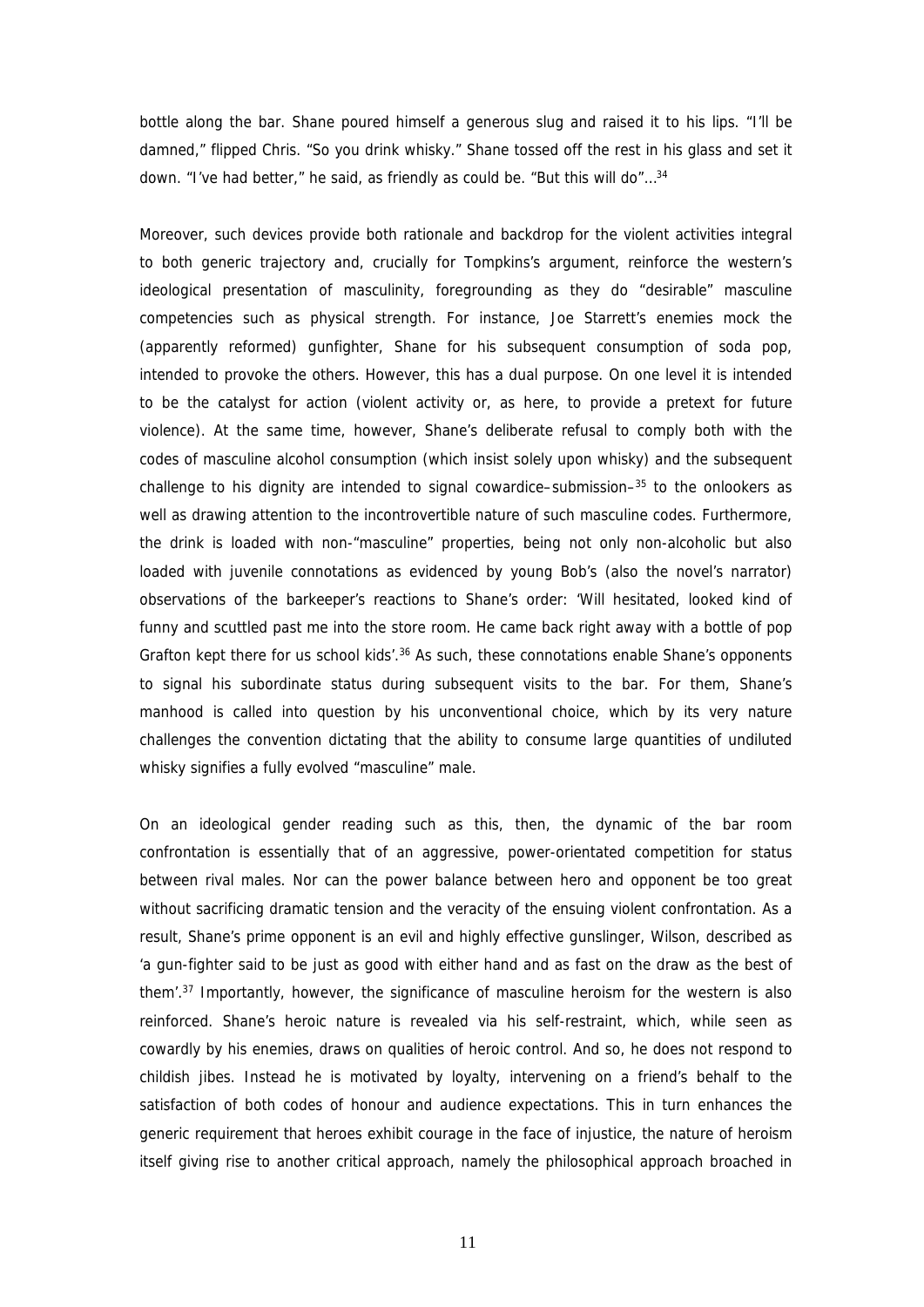my concluding remarks. Either way, as Robert Warshow puts it in his important work, The Immediate Experience: Movies, Comics, Theatre, and Other Aspects of Popular Culture:

the values we seek in the Western…are in the image of a single man who wears a gun on his thigh. The gun tells us that he believes in a world of violence and even that he "believes in violence." But the drama is one of self-restraint: the moment of violence must come in its own time and according to its special laws, or else it is valueless.38

Indeed, the emphasis that the western places upon the image and physical appearance of the western hero has caused writers such as Richard Dyer,<sup>39</sup> Blake Allmendinger<sup>40</sup> and Peter Lehman<sup>41</sup> to adopt a gendered mode of critique which draws attention to the predominance of male relationships in the western and the consequent marginalisation of heterosexuality. This emphasis may seem at odds with the apparent machismo of the western hero. Yet he is frequently almost dandyish in his self presentation, which has led to inquiry into the homosexual connotations of cowboys and their costumes, as well as the precise nature of their relationships:

It is difficult to imagine a male costume that lends itself more to eroticisation than that of the gunfighter, and it is not surprising that the iconography of the lowslung, skin-tight trousers and cocked hat, the texturing of raw and smooth cowhide, is one of the favourite costume repertoires of gay male pornography, lending itself to fantasies of soft flesh concealed and protected by leather.<sup>42</sup>

This is further evidenced by the emphasis on Shane's appearance in both the film and book versions which I go on to discuss shortly in relation to genre. Moreover, for Dyer and Lehman in particular, such representations of masculinity are deeply ideological, in particular the fact that the western hero is so rarely naked and thus vulnerable as Dyer points out:

The white man has been the centre of attention for many centuries in Western culture… A naked body is a vulnerable body. This is so in the most fundamental sense–the bare body has no protection from the elements–but also in a social sense. Clothes are bearers of prestige, notably of wealth, status and class: to be without them is to lose prestige. Nakedness may also reveal the inadequacies of the body by comparison with social ideals… The exposed white male body is liable to pose the legitimacy of white male power: why should people who look like that– so unimpressive, so like others–have so much power?<sup>43</sup>

Peter Lehman makes such ideological linkages even more explicit when he writes that, 'the silence surrounding the sexual representation of the male body is itself totally in the service of traditional patriarchy'.<sup>44</sup> Since, 'only after thus centering on the male body will it be possible truly to decenter it', $45$  he argues that extensive analysis of male bodies is justified even 'if this...risks replicating patriarchal viewpoints'.<sup>46</sup>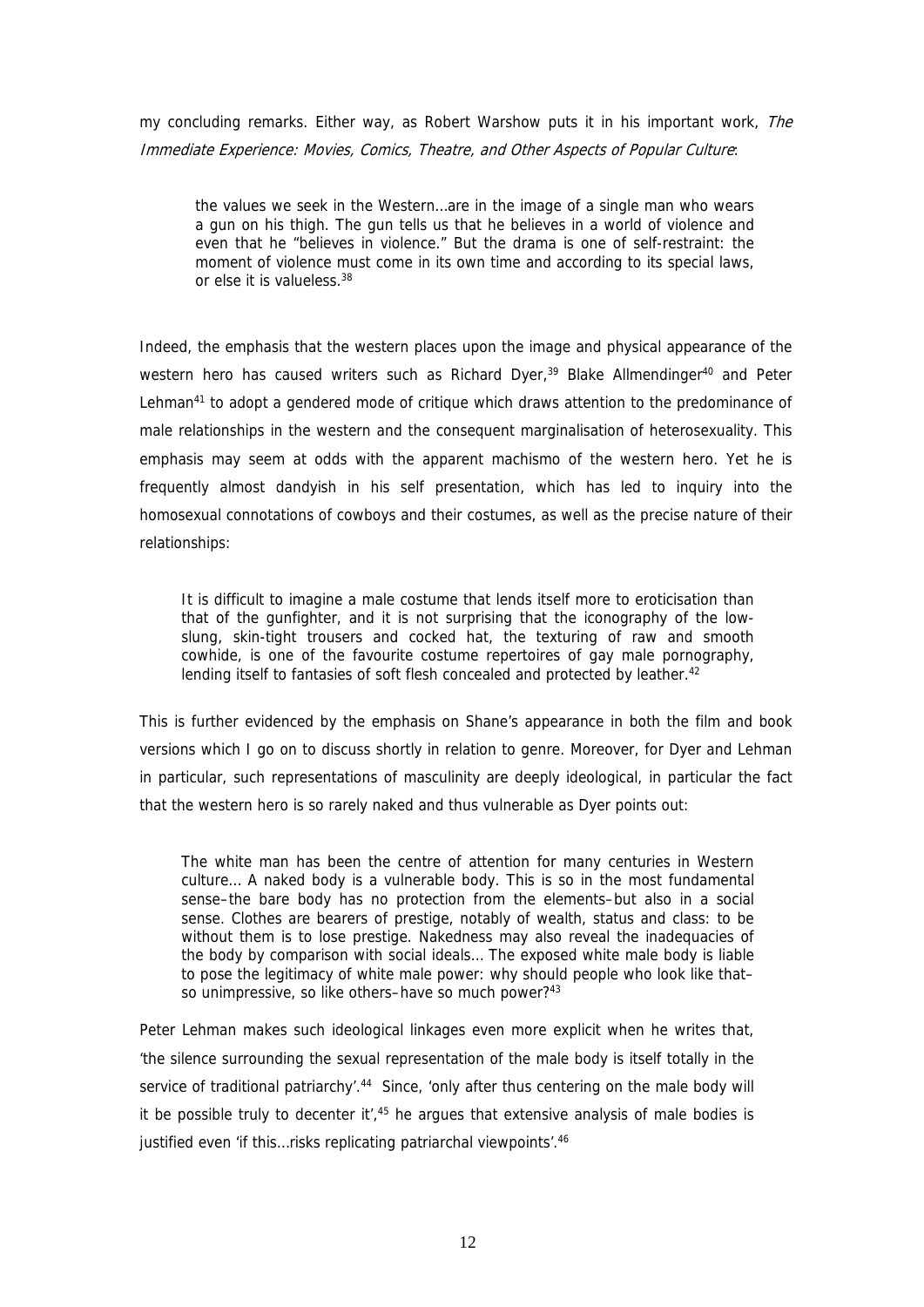In a similar vein, Allmendinger focuses on the homosocial aspects of the novel's representation of Shane and Joe Starrett's relationship. He argues this to be articulated as much as it can be within the constraints of a hegemonic narrative: 'Schaefer considers but finally refutes the idea that the hero's friendship with Joe might be homosexual'.<sup>47</sup> Taking the tree-hewing scene as a case in point, Allmendinger explores the ways in which Joe's wife, the acceptable love/sex object for Shane, operates as a 'mediating presence… [who] enables readers to interpret male same-sex relationships as manifestations of homosocial desire'.<sup>48</sup> Moreover, 'In the process of competing for Marian, Shane and Joe establish an erotic rivalry that binds them to each other as well as to the woman they love…use Marian as a medium through which to channel their own same-sex love'.49

Certainly, there is a case to be made for viewing the scene through this particular lens. In fact, the visual nature of the filmic medium distils the scene's homosocial elements, rendering its representation of the two men more explicit than its novelistic counterpart. As a result, it becomes even more essential to disavow any possible homosocial/sexual connotations. In this way, while the novel makes the emotional connection between the two men plain: 'They both looked up and their eyes met and held as they had so long ago in the morning hours',<sup>50</sup> and refers to their physicality: 'the strength building up in his [Joe's] legs and broad shoulders and big corded arms',<sup>51</sup> the emphasis on the physical becomes even more overt in the film version. This is achieved via the sweaty physiques and rhythmic grunting of the two men culminating in the perhaps orgasmic, certainly cathartic, uprooting of the tree root. Despite the strenuous nature of the work, however, the fact that the scene cuts from Shane fully clothed to Shane with his shirt off, (the crucial stripping taking place off camera), while Starrett fails to do so at all is perhaps indicative of the ideological ambivalence which mainstream cinema habitually displays towards male nakedness. Ideologically speaking, this also lends credence to Dyer's previously mentioned male vulnerability and power matrix argument. It seems reasonable to conclude, therefore, that it remains unacceptable for two men to strip off in each others' presence in an early 1950s film, and as a result, realism is to be sacrificed on the alter of ideological artifice. This is further underscored by the surging triumphalist music and ideologically loaded shots of both Joe and Shane in medium close-up framed against the wide blue sky for no apparent reason during the tree felling exercise. At the same time, concerns about the possible homosexual connotations of two half naked men enjoying each others' company–as well as the potential dangers inherent to male spectacle which can be seen to resonate throughout the western genre as a whole–are also brought to the fore. There is only room for one male sex/love object here, and he is solely for heterosexual consumption (or is he?). Likewise, the sparse nature of the dialogue draws attention to the essentially physical and spectacular nature of this male bonding scene, thereby supporting Allmendinger's contention that it references forbidden love at the same time as disavowing it.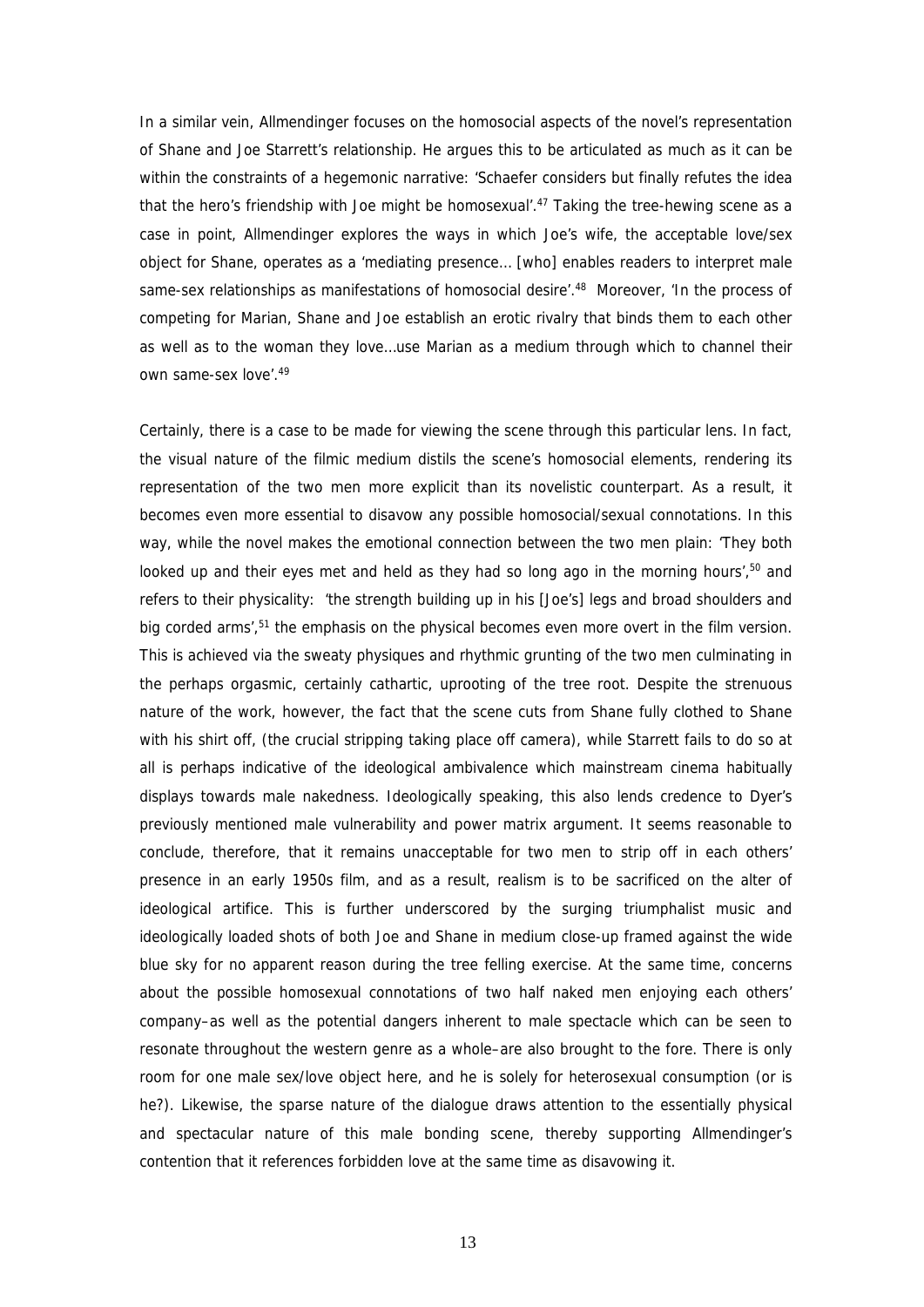Moreover, Starret's response to Marian's eminently sensible suggestion that he hitch up a team to extract the stump (the phallic connotations of the stump need not detain us here), also lends weight to a possible homosocial subtext: "Sometimes nothing'll do but your own sweat and muscle…" an overly macho statement possibly intended to disassociate the pair's endeavours from the taint of homosexual mating ritual. Likewise, Starrett puts his arms around his wife once the job is done, once again reinforcing his heterosexuality in an ideologically heavy-handed manner. The novel, on the other hand, confines itself to merely descriptive detail: 'father turned and came towards mother',52 and we may assume that Joey's wish that after the cathartic moment, 'they should join hands so close on the bole of the stump…should at least say something to each other',53 would be unacceptably intimate. Instead, the book contents itself with the safe option: 'they stood quiet and motionless'.<sup>54</sup>

Analysis of this kind along gender lines, then, once again serves to highlight the ideological dimensions of *Shane*, as well as foregrounding its emphasis on specific forms of masculinity which can also be applied to the western genre as a whole. Further, comparisons between the book and film versions highlight the particular anxieties surrounding male spectacle and, in turn, homosexuality that specifically visual mediums are wont to invite. Tompkins's approach towards ideological analysis, meanwhile, reveals possible limitations in the empirically orientated historical approach by minimising the western's historical dimensions in favour of sub-textual and contextual co-ordinates. In this way, she foregrounds those elements which transcend textual subject matter in a way that arguably draws on the structuralist strand of cultural studies as promulgated by the work of Roland Barthes, to which we now turn.

### **Structuralism**

For Barthes, myths can be processed and transmitted through a text's deep structures, which involves uncovering the ways by which ideological messages come to be propagated, circulated and naturalised via cultural artefacts:

the very end of myths is to immobilize the world: they must suggest and mimic a universal order which has fixated once and for all the hierarchy of possessions… Myths are nothing but this ceaseless, untiring solicitation, this insidious and inflexible demand that all men recognize themselves in this image, eternal yet bearing a date, which was built of them one day as if for all time. For the Nature, in which they are locked up under the pretext of being eternalised, is nothing but a Usage.<sup>55</sup>

Specifically in terms of the western, however, structuralism finds one of its most influential practitioners in Will Wright, who critiques the western in terms of its plot structures in his highly influential work, Sixguns and Society.<sup>56</sup> Here, Wright maps the variations in, and development of, these plot structures onto cultural, social and ideological shifts. As such, he demonstrates the operation of myth by defining the process as, 'a communication from a society to its members: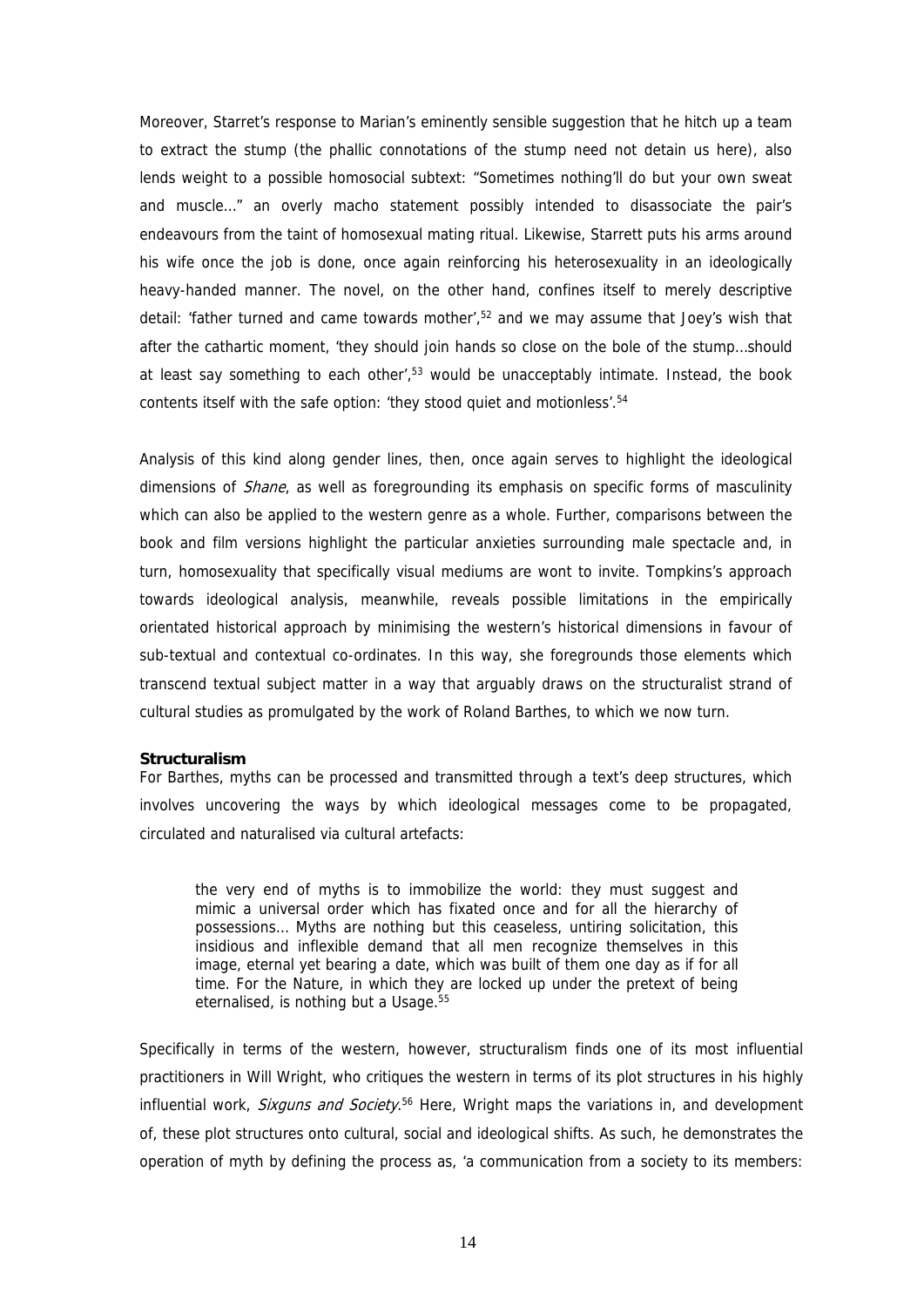the social concepts and attitudes determined by the history and institutions of a society'.<sup>57</sup> He also excavates the deep structures embedded within generic narrative/plot formations, and the myths that these reinforce<sup>58</sup> for he argues them to reveal, 'a clear pattern of change...within each period the structure of the myth corresponds to the conceptual needs of social and self understanding required by the dominant social understandings of that period; the historical changes in the structure of the myth correspond to the changes in the structure of these dominant institutions'.59

Wright identifies four categories of plot in light of his findings, arguing them to correspond with the appropriate historical period:

the classical plot–extends from 1930 to about 1955, when the Western revolves around a lone gunfighter who saves the town…the vengeance variation–overlaps the end of the classical period and continues till about 1960, with later recurrences. This plot concerns an ill-used hero who can find no justice in society and therefore becomes a gunfighter seeking vengeance…the transition theme– which is more logical than temporal, [and] includes three films in the early fifties; the story centers on a hero and heroine who, while defending justice, are rejected by society…the professional plot–extends from 1958 to 1970 and involves a group of heroes who are professional fighters taking jobs for money.<sup>60</sup>

Wright's innovative attempt to categorise an entire genre according to temporal and structural co-ordinates generates its own set of problems, however. Significantly, he has to include a number of adjustments and exceptions in order to make his "typical" texts fit, evident in his reference to 'the transition theme–which is more logical than temporal, [and] includes three films in the early fifties'.<sup>61</sup> That said the essence of *Shane'*s narrative as summarised towards the beginning of the article, can be comfortably mapped onto the classical plot category thereby working to reinforce its generic credentials.

In 'Authorship and Genre: Notes on the Western', meanwhile, Jim Kitses breaks down the western's narrative into a series of binary oppositions around which representational and ideological components pivot:

**THE WILDERNESS CIVILIZATION**  The individual The community freedom restriction honour institutions self-knowledge illusion integrity compromise solipsism democracy

# **NATURE CULTURE**  purity corruption experience knowledge empiricism legalism

self-interest social responsibility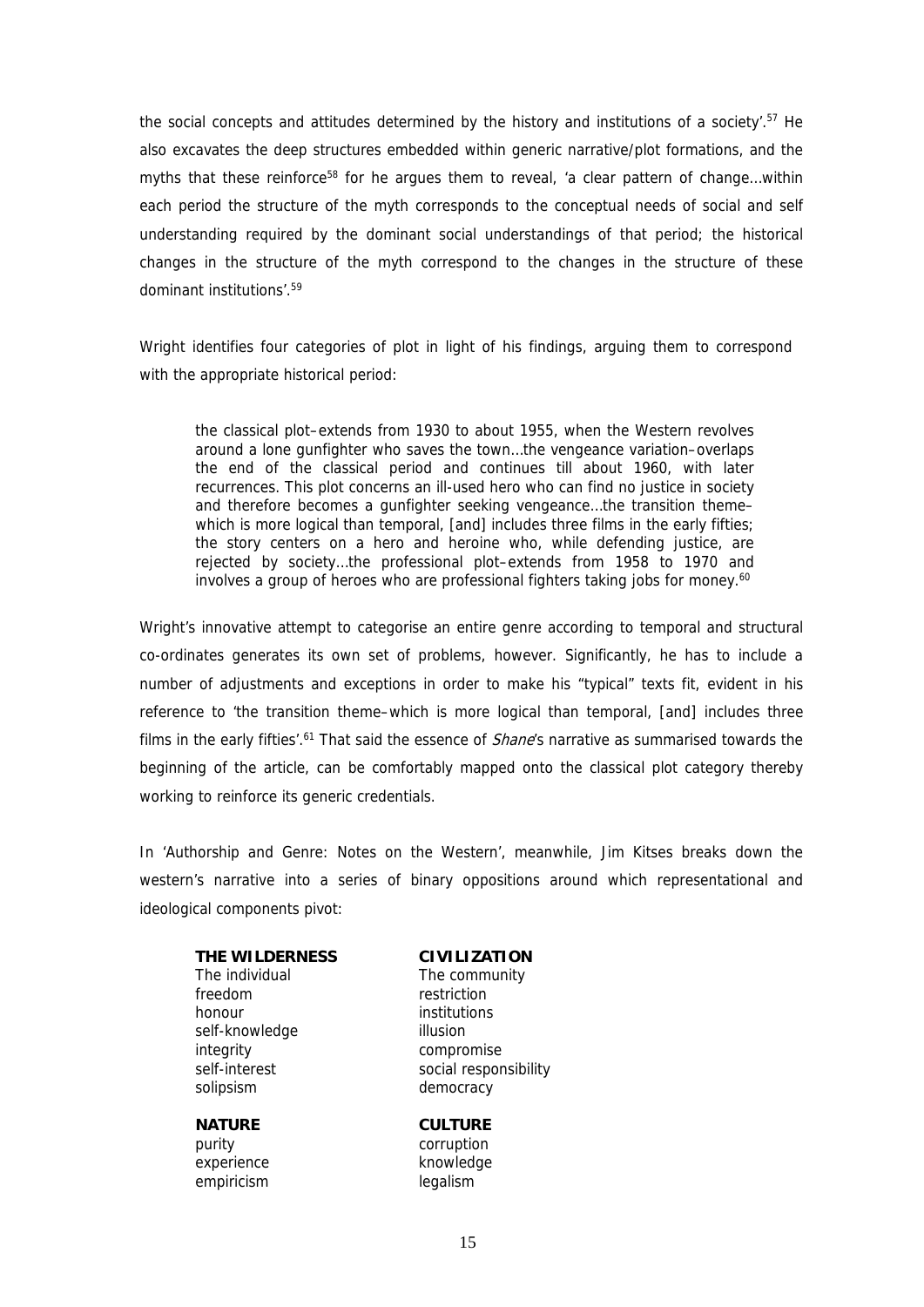pragmatism idealism **brutalisation** refinement savagery **humanity** 

# THE WEST **THE EAST**

America **Europe** the frontier and america equality class tradition change

agrarianism individualism the past  $\mu$  the future<sup>62</sup>

These categories can also be applied to the narrative structure of *Shane's* plot. We can see, for example, the operation of divisions between the individual (Shane) and the community (the ranchers and homesteaders); heroic freedom (Shane, 'riding a lone trail out of a close and guarded past',<sup>63</sup>) versus domestic restrictions (the married Joe Starrett); honour (Shane's heroic code) versus encroaching institutions. Such institutions remain embryonic in this particular narrative as suggested by Shane's own acknowledgement and even promotion of the onset of civilisation in the valley and, correspondingly, his own inability, as "masculine" man–in the western's gender universe, fixed and unified–to adapt to such developments: 'A man is what he is, Bob, and there's no breaking the mould. I tried that and I've lost. But I reckon it was in the cards from the moment I saw a freckled kid on a rail up the road there and a real man behind him, the kind that could back him for the chance another kid never had… There's no going back from a killing, Bob. Right or wrong, the brand sticks, and there's no going back'.<sup>64</sup> In this way, Shane represents the left hand column of categories, the lost past West, and young Bob the right, namely the future West, destined to be corrupted by "Eastern" values.

This application of Kitses's categories, then, renders them effective for analysis of *generic* texts such as *Shane*. At the same time, however, it tends to be overly rigid in its categorisation of the western's narrative structure as does Wright's work. As a result, such categorisations are less productive for generically deviant texts. Both, however, continue to be a productive starting point for analysis of the western for they highlight its generic aspects as well as unwittingly revealing possible limitations in genre analysis of the kind practiced by, for example, André Bazin.

# **Genre**

In common with structuralism, genre studies tend to de-centre the author as source and centre of a work's meaning. They do so by examining its deep structures and forms. With this in mind, the western's self-contained stylistic boundaries appear to be highly suited to genre analysis. For Bazin, the western involves, 'galloping horses, fights, strong and brave men in a wildly austere landscape...<sup>65</sup> Further, he argues the form's narrative evolution (highlighted by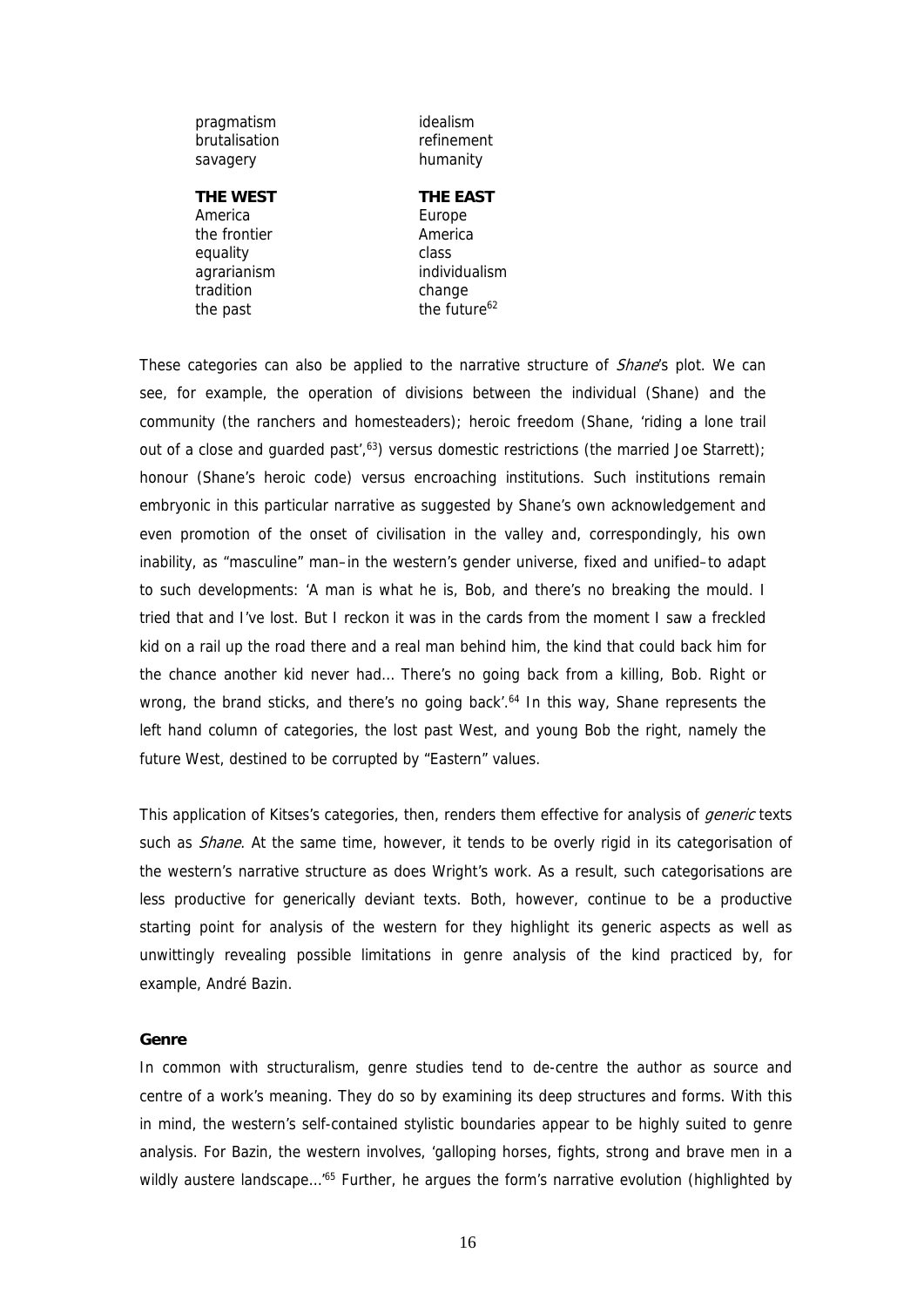Wright's work) to principally derive from generic processes rather than cultural and social factors. At the same time, he emphasises the western's historical roots: 'The Western is the only genre whose origins are almost identical with those of the cinema itself and which is as alive as ever after almost half a century of uninterrupted success'.<sup>66</sup> Moreover, he argues the genre form to have reached the classic stage of its evolution in the 1930's, peaking with films like Stagecoach,<sup>67</sup> and at risk of decline thereafter. As a result, it became necessary to revitalise the genre through increasingly sophisticated plots and characterisation. And so, a new type of western emerged: 'the 'superwestern'...a western that would be ashamed to be just itself, and looks for some additional interest to justify its existence–an aesthetic, sociological, moral, psychological, political or erotic interest, in short some quality extrinsic to the genre and which is supposed to enrich it'.<sup>68</sup>

Bazin contrasts these self-reflexive 'superwesterns' with formulaic productions existing alongside the mutant superwesterns. These rely on generic effects rather than intellectual aspirations, and so possess '"sincerity"...the directors play fair with the genre even when they are conscious of "making a western"<sup>'</sup>.<sup>69</sup> Significantly, in relation to my classification of *Shane* as a generic text, Bazin argues the film version of the novel<sup>70</sup> to be a 'superwestern' which, 'set out to justify the western-by the western', $71$  noting that the film version 'combines two or three basic western themes, the chief being the knight errant in search of his grail'.<sup>72</sup> Moreover, 'so that no one will miss the point, Stevens dresses him in white. White clothes and a white horse are taken for granted in the Manichean world of the western, but it is clear that the costume of Alan Ladd carries with it all the weighty significance of a symbol'.<sup>73</sup>

This does not apply to the novel, however, in which a dark Shane (contrasting with Ladd's luminous blondness) is depicted solely in black, highlighting possible discrepancies between Bazin's genre analysis and fiction and film variants: 'He wore dark trousers of some serge material tucked into tall boots and held at the waist by a wide belt, both of a soft black leather… A coat of the same dark material as the trousers was neatly folded and strapped to the saddle-roll. His shirt was fine-spun linen, rich brown in colour. The handkerchief…was black silk. His hat...was a plain black'.<sup>74</sup>

According to Bazin, then, this emphasis on symbolism signifies that for the film version the West is only a contingent context, and may just as well be transferred to an alternative generic framework. However, this conclusion diverges from my analysis of the novel so far, which instead suggests the book's narrative to be strongly rooted in the western genre, containing as it does a number of generic conventions and at the same time devoid of the meta-narrative apparently purportedly imposed upon the film version. Further, Bazin's systematising approach suffers from the same flaws as Wright and Kitses's categorisations. In fact, Bazin describes his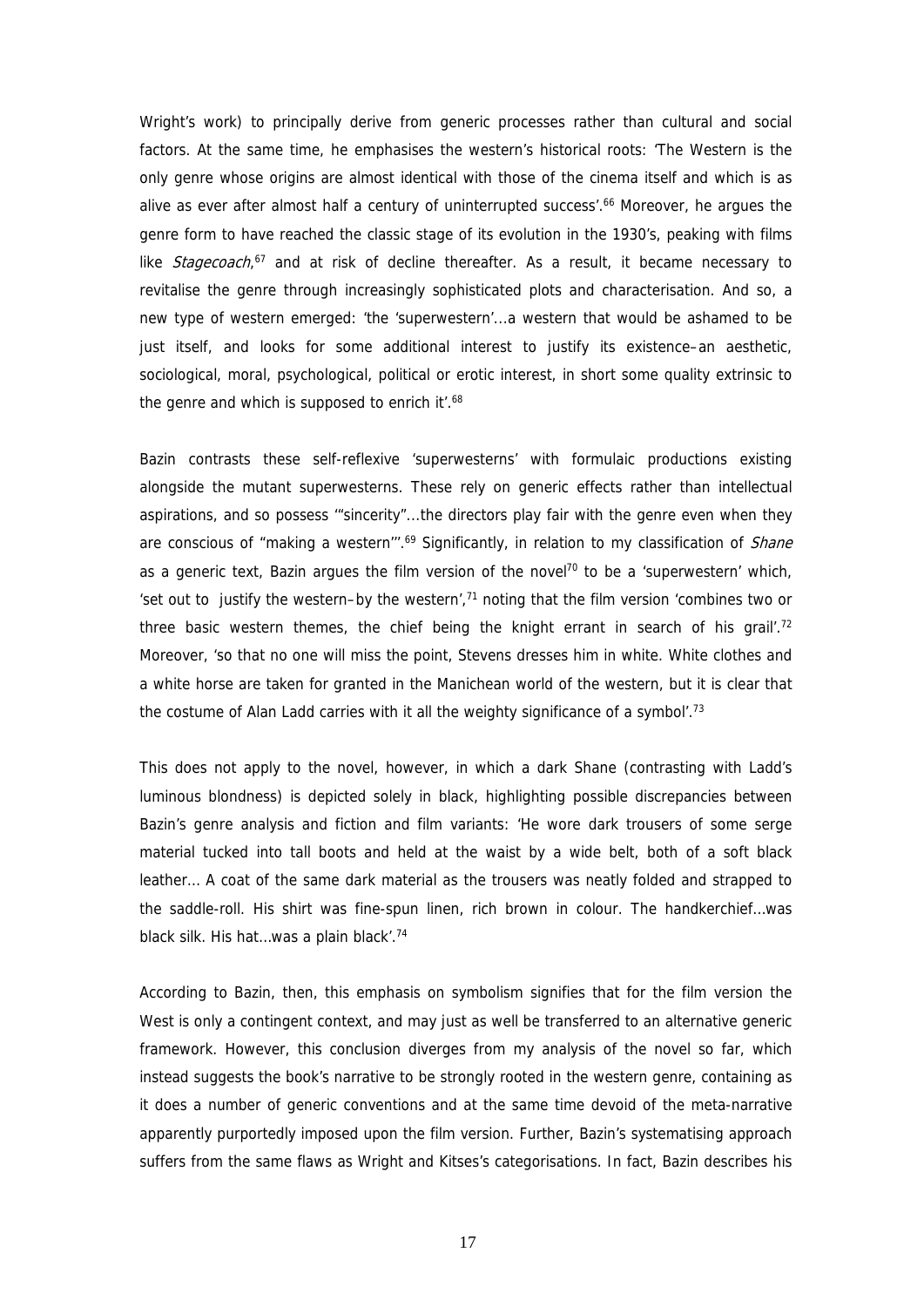own categories as 'inevitably arbitrary', $75$  since many westerns fall between the two extremes. In addition his classifications depend upon necessarily subjective distinctions. After all, Bazin defines and analyses westerns in terms of characteristics which are at the same time argued to be aspects of the western genre itself, a characteristic flaw of genre criticism, as Bazin himself explains: 'I must no longer explain the evolution of the western genre by the western genre itself<sup>'.76</sup> Andrew Tudor goes further than this in a summary which typifies criticisms of the genre approach, his comments applicable to the western as a whole:

They [genre critics] are *defining* a 'Western' on the basis of analysing a body of films which cannot possibly be said to be 'Westerns' until after the analysis….To take a *genre* such as a 'Western', analyse it, and list its principle characteristics, is to beg the question that we must first isolate the body of films which are 'Westerns'. But they can only be isolated on the basis of the 'principle characteristics' which can only be discovered *from the films themselves* after they have been isolated.<sup>77</sup>

Christian Metz, on the other hand, analyses genre in terms of discourse and the concept of myth previously discussed in relation to Barthes. He writes that, 'It [the western] belonged to the category of the great controlled genres, those genres that, plausible or not in the details of their peripatetics, in any case never seem true, for they never pretend to be anything other than discourses–the fairy tale, the epic, the myth, the oriental theatre etc as well as large portions of classicism'.78 In this way, Bazin and Metz's views can be said to exemplify the two extremes of western genre analysis; one culturally contextualises it while the other sees it in purely formalist, structuralist terms, as do Wright and Kitses.

# **Audiences**

The genre approach also overlooks readers/audiences, a key focus for cultural theorists such as David Morley<sup>79</sup> and Stuart Hall who explored the notion of textual consumers as producers as well as recipients of meaning in a way that applies equally to visual and written material. This process is said to occur through the individual intent of either producer or audience via the ideological messages encoded in and/or transmitted by, the text. Specifically in relation to the television text, for example, Hall accounts for the ways in which media messages can be encoded by producers and/or decoded by audiences by identifying three hypothetical positions. These are dominant-hegemonic (those who decode the intended message); negotiated (a negotiation of the array of possible meanings); and oppositional (those who resist and oppose the dominant message).<sup>80</sup> As such, audiences actively construct meaning, rather than passively consuming as argued by Frankfurt School mass culture critics Max Adorno and Theodor Horkheimer. For the latter, genres (such as the western) are industrialised vehicles for oppression which enable jaded workers to energise themselves by partaking in formulaic narratives. They can then reassume their place in the highly exploitative capitalist system with renewed vigour. At the same time, political apathy is reinforced for,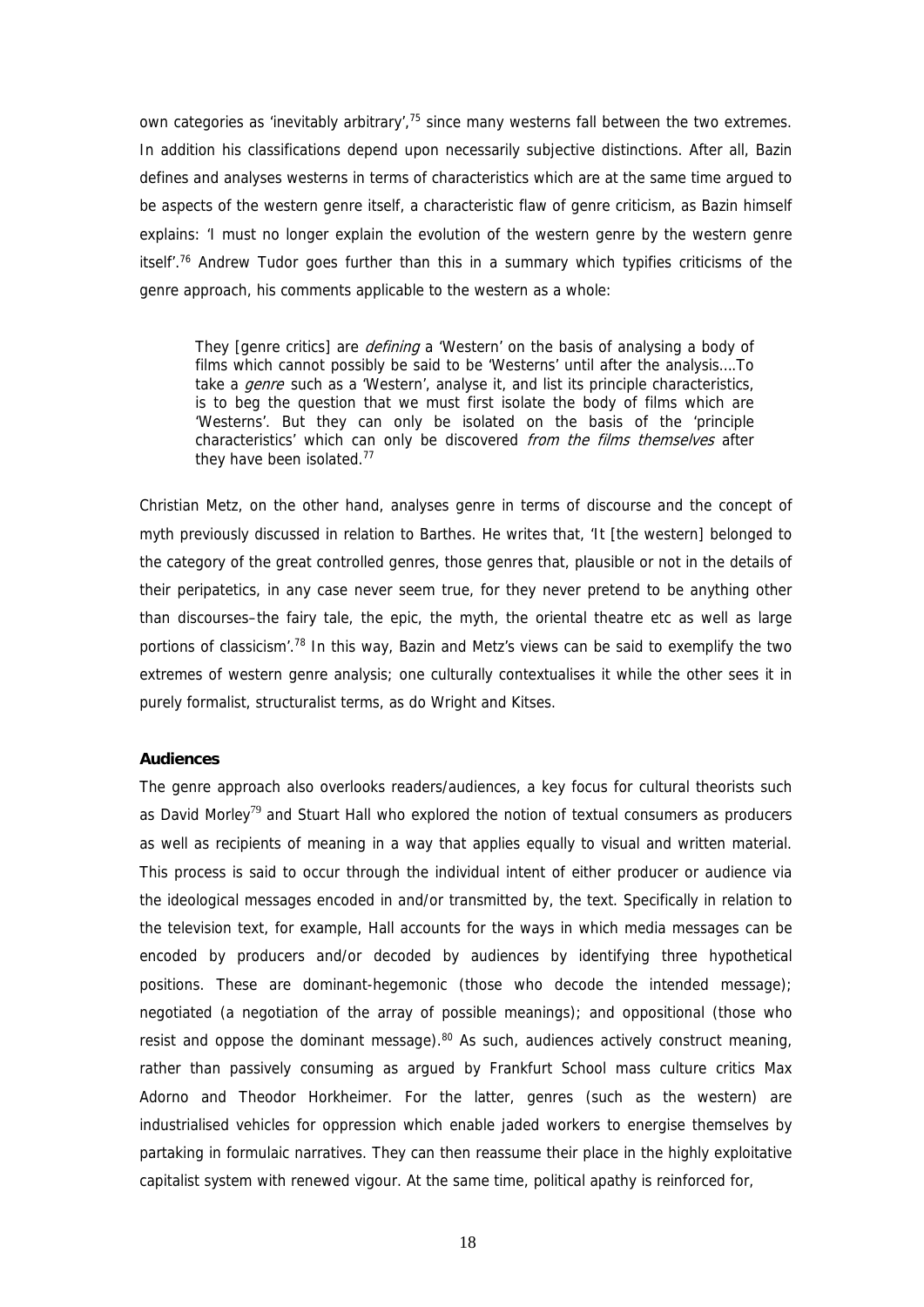Amusement under late capitalism is the prolongation of work. It is sought after as an escape from the mechanised work process, and to recruit strength in order to be able to cope with it again. But at the same time, mechanisation has such power over a man's leisure and happiness, and so profoundly determines the manufacture of amusement goods, that his experiences are inevitably afterimages of the work process itself. The ostensible content is merely a faded foreground; what sinks in is the automatic succession of standardised operations. What happens at work, in the factory or in the office can only be escaped from by approximation to it in one's leisure time. All amusement suffers from this incurable malady.81

Such views can be contrasted with those of Antonio Gramsci<sup>82</sup> who saw genre as a tool of hegemony rather than domination, namely as 'a formidable complex of trenches and fortification of the dominant class<sup>'83</sup> Meanwhile, viewed in purely historical terms, developments in the western genre can be mapped directly onto increasing audience sophistication and, indeed, literacy. Specifically in cultural studies terms, however, we can compare the novel and film versions of Shane in order to discover their intended audience.

Tudor cites, 'ritualistic gun-fights, black/white clothing corresponding to good/bad distinctions, revenge themes, certain patterns of clothing, typed villains',<sup>84</sup> as characterising the typical western, and *Shane* is no exception. It is interesting that ethical elements are highlighted, however, because it is here that the key to *Shane's* audience may be seen to lie. I have already mentioned the metaphorical and literal darkness of the novelistic hero when placed alongside his filmic counterpart, and this darkness extends beyond mere appearance and clothing, since here, Shane is an object of fear as well as that veneration, admiration and affection so evident in the film version. Hero worship is certainly present in both texts, but alongside this, the novelistic Shane's enigmatic qualities take on a darker hue than those invoked by the film's optimistic music and heroic white garb when first sighted by the boy. Shane's enigmatic nature has certainly not been effaced by the film but rather re-cast in terms of a mysterious past and consequent self-restraint, both typical of the generic western hero. Meanwhile, throughout, the novel places much more emphasis on the dangerous and ambivalent nature of its hero, so blurring the distinct ethical boundaries offered by Tudor's definition of the genre. On first encounter, for example, once the boy (the narrator) has noted the stranger's dark appearance, he begins to sense an underlying dimension:

His eyes seemed hooded in the shadow of the hat's brim. He came closer, and I could see that this was because the brows were drawn in a fixed and habitual alertness. Beneath them the eyes were endlessly searching from side to side and forward, checking off every item in view, missing nothing. As I noticed this, a sudden chill, I could not have told why, struck through me in the warm and open sun. He rode easily, relaxed in the saddle, leaning his weight lazily into the stirrups. Yet even in this easiness was a suggestion of tension. It was the easiness of a coiled spring, of a trap set.<sup>85</sup>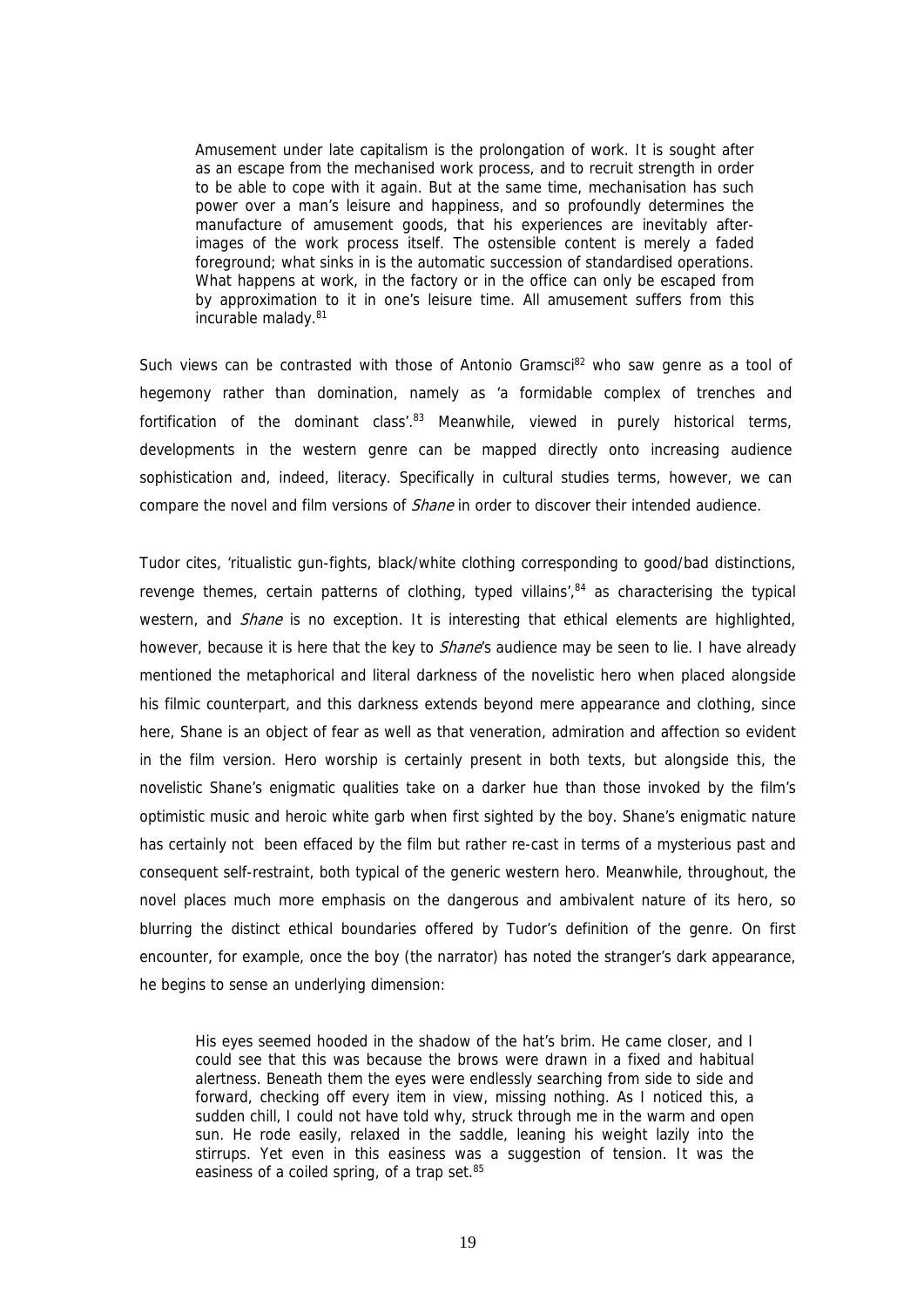Again, he feels 'that sudden chill<sup>86</sup> when the stranger first looks at him, despite the fact that 'his voice was gentle and he spoke like a man schooled to patience'.<sup>87</sup> These feelings increase when Shane encounters his father shortly afterwards:

I had to hold tight to the rail or I would have fallen backwards into the corral. At the first sound of father's voice, the man and the horse, like a single being, had wheeled to face us, the man's eyes boring at father, bright and deep in the shadow of the hat's brim. I was shivering, struck through once more. Something intangible and cold and terrifying was there in the air between us.<sup>88</sup>

This suggests an underlying tension in Shane's persona which fails to appear in the filmic version, where it becomes diluted into heroic self-control and exceptional combat skill, both merely pre-requisites for western heroism.

Moreover, it seems reasonable to suggest that the novel's ethical ambiguities failed to be translated into the film version due to their differing intended audiences. The novel was, in common with the western genre in general, primarily aimed at an adult (masculine) audience (though not, of course, necessarily confined to these in practice) and so ethical ambiguities were acceptable, perhaps desirable. In contrast, the film is family orientated, though there is of course scope for it to be decoded on a variety of levels by differing audience members in the ways that Hall and Morley indicated. As such, the film has distinct ethical boundaries and a suitably heroic protagonist, who is compelled to be a force for good rather than, as in the novel, possibly otherwise. Indeed, Alan Ladd's portrayal is almost angelic by the close of the film, having won the romantic and filial love of two members of the Starrett family respectively, and saved the life of a third.

While this is also true of the latter part of the novel wherein the reader is assured of Shane's heroic nature, such affections are downplayed. In the closing scene of the novel, Young Bob doesn't run after Shane's retreating figure, calling out the resonant words, Come back Shane.... We want you, Shane. Mother wants you. I know she does!<sup>89</sup> as he does in the film. Rather, Shane's departure is comparatively muted, and he does not slump dramatically in the saddle suggestive of serious injury, perhaps death, as he does at the end of the film. Indeed, a further two chapters follow Shane's departure, and its closing phrase, 'He was the man who rode into our little valley out of the heart of the great glowing West and when his work was done rode back whence he came and he was Shane', $90$  is evocative as befits its (primarily) male reader rather than potentially heartrending, as the film's sentimental final sequence is undoubtedly intended to be. Divergences such as these signal just some of the discrepancies which signpost the intended audiences for novel and film.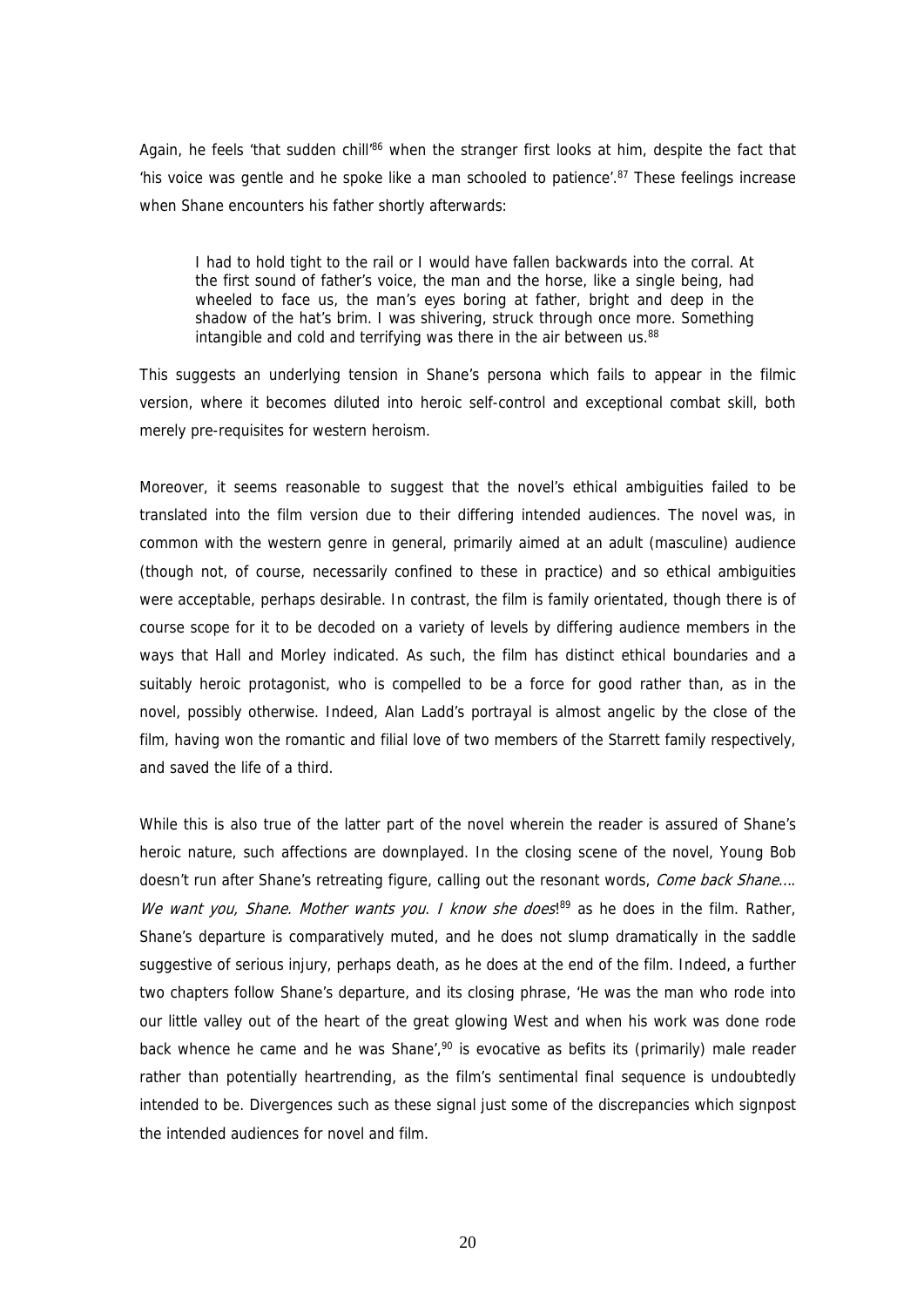### **Conclusion**

We have seen that the various critical methods discussed in this article have strengths and weaknesses when taken as distinct entities in relation to the case study text. This is perhaps inevitable for no single approach can encompass a text in its entirety, but is instead intended enhance our understanding of it. Likewise, the boundaries between them are rarely, if ever, clear, in particular the cultural studies sub-sets. As a result, textual and authorial concerns are likely to inform final critical directions. Taken as a whole, they offer a range of productive critical perspectives, interrogating as they do the historical dimensions and constituents of *Shane*. They do so by drawing out cultural and social context and issues of reception, together with the deeper structures which can be said to inform its narrative form.

I have interpreted the concept of text in a fluid manner by adopting a comparative approach to the literary and filmic versions of the case study. I have done so because the critical approaches covered by the article are intended to relate to as wide a range of readings and western texts as possible. As such, it becomes clear that the western genre need not be indelibly anchored to one particular form, but rather invites possibilities, opens up a space, for trans-disciplinary research. For example, it becomes possible to take a philosophical approach which combines the cultural context of the western (the dynamic of cultural exchange between The US and France during the production of westerns) and a philosophical critique (existentialist analysis of the western hero and narrative). Viewed in this way, the bar room confrontation previously discussed in relation to ideological masculinity is reconfigured as a conflict between the in-itself (the authentic hero, Shane) and the-one, (the mode of the crowd, the inauthentic mass which threatens heroic autonomy; the onlookers). Shane's refusal to comply with the norms of masculinity and drink whisky therefore signals his autonomous state of being, the in-itself, which precludes his acting in accordance with the wishes of others, namely the mode of the-one. The bar-room, then, becomes a space where alternative modes of being-in-the-world can be displayed and tested to the detriment of the inauthentic, societal self. This signifies the western's investment in authentic, autonomous heroes. Western scholarship generally attributes such characteristics to the ideology of individualism. An existentialist analysis such as this, however, is able to supplement this via a philosophical mode of critique. Further, while the text apparently treats authenticity positively, its authentic hero returns to a state of exile and possibly, alienation, on leaving the community. He is also wounded, perhaps fatally in the case of the film, thereby potentially adding another layer of theoretical abstraction, because the possible demise of the in-itself invokes the ultimate negation of existence. If this is the case then Shane acknowledges the successful incursion of societal beings upon the in-itself in a way that challenges the generic convention that the heroic autonomous self always wins. Further, the ultimate threat to the in-itself is signalled not by the mode of the-one, in this case, the group of villains, but rather the mode of being-for-others as represented by Starrett, his wife

21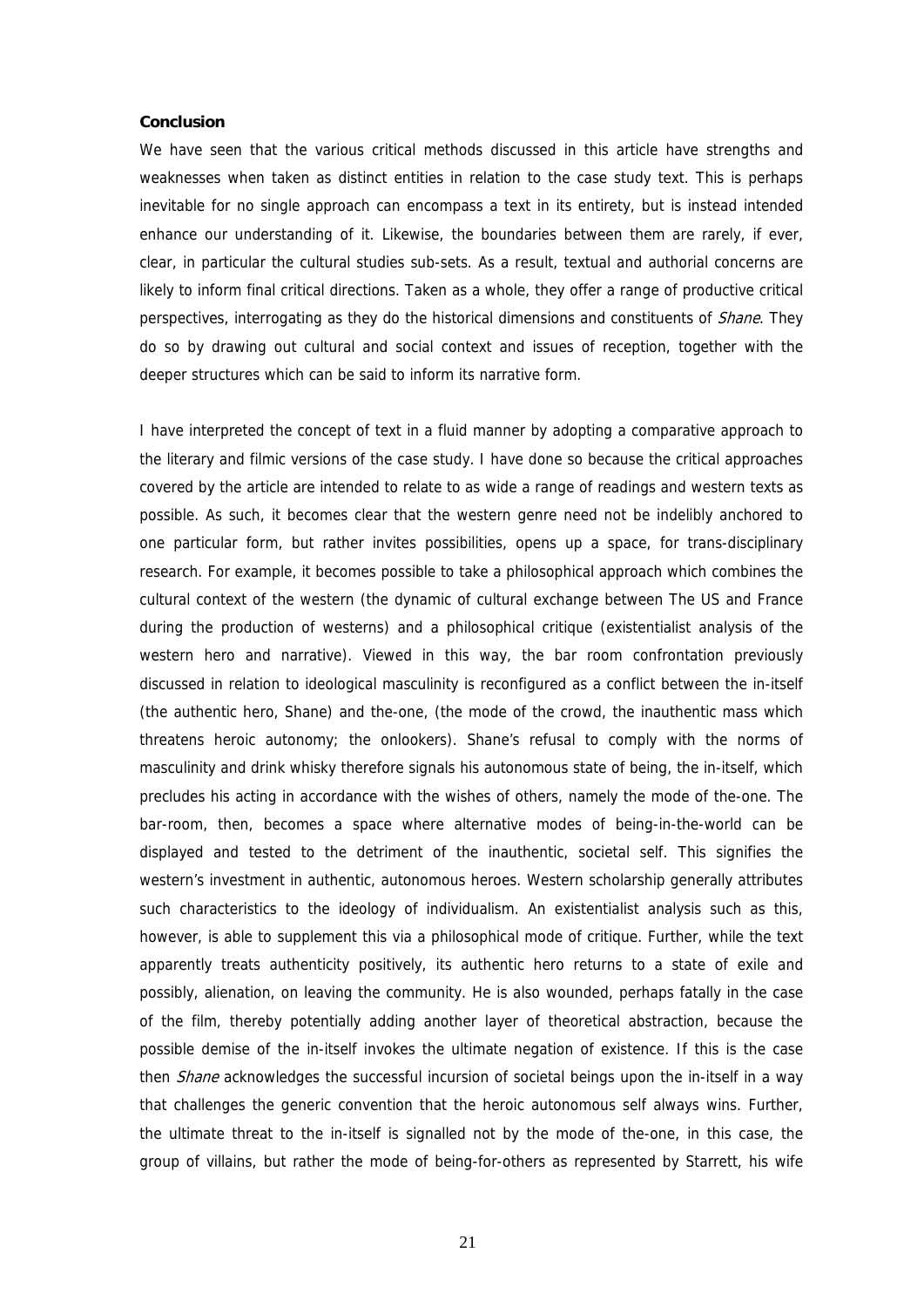and his son, the settlers who seek to tame Shane, and who eventually replace the in-itself (Shane) in the western's trajectory of civilising processes, previously broached in relation to the historical approach.<sup>91</sup>

In light of this array of potential critical perspectives, then, it seems reasonable to suggest that the approaches included in this article should be viewed not as distinct entities whose boundaries should be respected but instead, as interlinking methods by which justice can be done to the complexities–as well as the potentially formulaic–elements of both the case study in particular and the western genre in general, a genre which is itself a sophisticated fusion of fact and fiction.

# **Notes**

1

19 Ibid., p. 286.

<sup>21</sup> Buscombe, *BFI Companion*, p. 233.

<sup>&</sup>lt;sup>1</sup> J. Schaefer, *Shane and Other Stories*, (Middlesex: Peacock, 1963 [1949]).

<sup>&</sup>lt;sup>2</sup> G. Stevens, *Shane*, (USA: Paramount, 1953).

<sup>&</sup>lt;sup>3</sup> I go on to discuss the concept of genre later in the article.

<sup>4</sup> C. A. Milner. II et al eds., *The Oxford History of the American West*, (Oxford: Oxford University Press, 1994), p. 708.

<sup>5</sup> E Buscombe ed. 2nd edition. *BFI Companion to the Western*, (London: British Film Institute, 1998), p. 215.

<sup>6</sup> F. J. Turner, 'The Significance of the Frontier in American History', in, ed. H. P. Simonson, *The Significance of the Frontier in American History*, (New York: Continuum, 1991), p. 44. 7

B. Allmendinger, *Ten Most Wanted: New Western Literature*, (London: Routledge, 1998), p. 7. 8

D. Pye, 'Ulzana's Raid', in I. Cameron & D Pye, eds., *The Movie Book of the Western*, (London: Studio Vista, 1996), p. 263.

<sup>&</sup>lt;sup>9</sup> N. Ray, *Johnny Guitar*, (USA: Republic, 1953).

<sup>&</sup>lt;sup>10</sup> J. Peterson, 'The Competing Tunes of *Johnny Guitar*: Liberalism, Sexuality, Masquerade', in J. Kitses, & G. Rickman, eds., The Western Reader, (New York: Limelight, 1999), p. 322.

<sup>&</sup>lt;sup>11</sup> Extract from the introduction to J. Tuska, *The American West in Film: Critical Approaches to the Western*, (London: Greenwood, 1985), p. xiv. 12 Ibid., p. xv.

<sup>&</sup>lt;sup>13</sup> From the introduction to D. LaCapra, *A Preface to Sartre: A Critical Introduction to Sartre's Literary and Philosophical Writings, (New York: Cornell University Press, 1978), p. 21.* 

<sup>&</sup>lt;sup>14</sup> Even such apparently objective data as this may be open to debate, however.

<sup>&</sup>lt;sup>15</sup> Tuska, *The American West*, p. xv.<br><sup>16</sup> J. Ford *The Searchers*, (USA: Warner Bros., 1956).<br><sup>17</sup> Tuska, *The American West*, p. xix.<br><sup>18</sup> R. Slotkin. *Gunfighter Nation*, (New York: Harvard University Press, 1990).

<sup>&</sup>lt;sup>20</sup> See http://www.law.cornell.edu/constitution/constitution.overview.html for the full text of the American Constitution, instituted in 1791. Significantly, the right of the citizen to bear arms detailed in the Second Amendment of the American Constitution is second only to freedom of speech.

<sup>22</sup> Robinson, F. G. *The New Western History: The Territory Ahead*, (Arizona: University of Arizona Press 1998), p. 5.

<sup>23</sup> Robert Wooster, quoted in F. G. Robinson, *The New Western History: The Territory Ahead*, (Arizona: University of Arizona Press 1998), p. 9.

<sup>24</sup> Schaefer, *Shane*, p. 87. 25 Ibid., p. 88

<sup>&</sup>lt;sup>26</sup> This land was over-cultivated first in response to the demand for wheat in the First World War and then due to the falling prices of the Depression.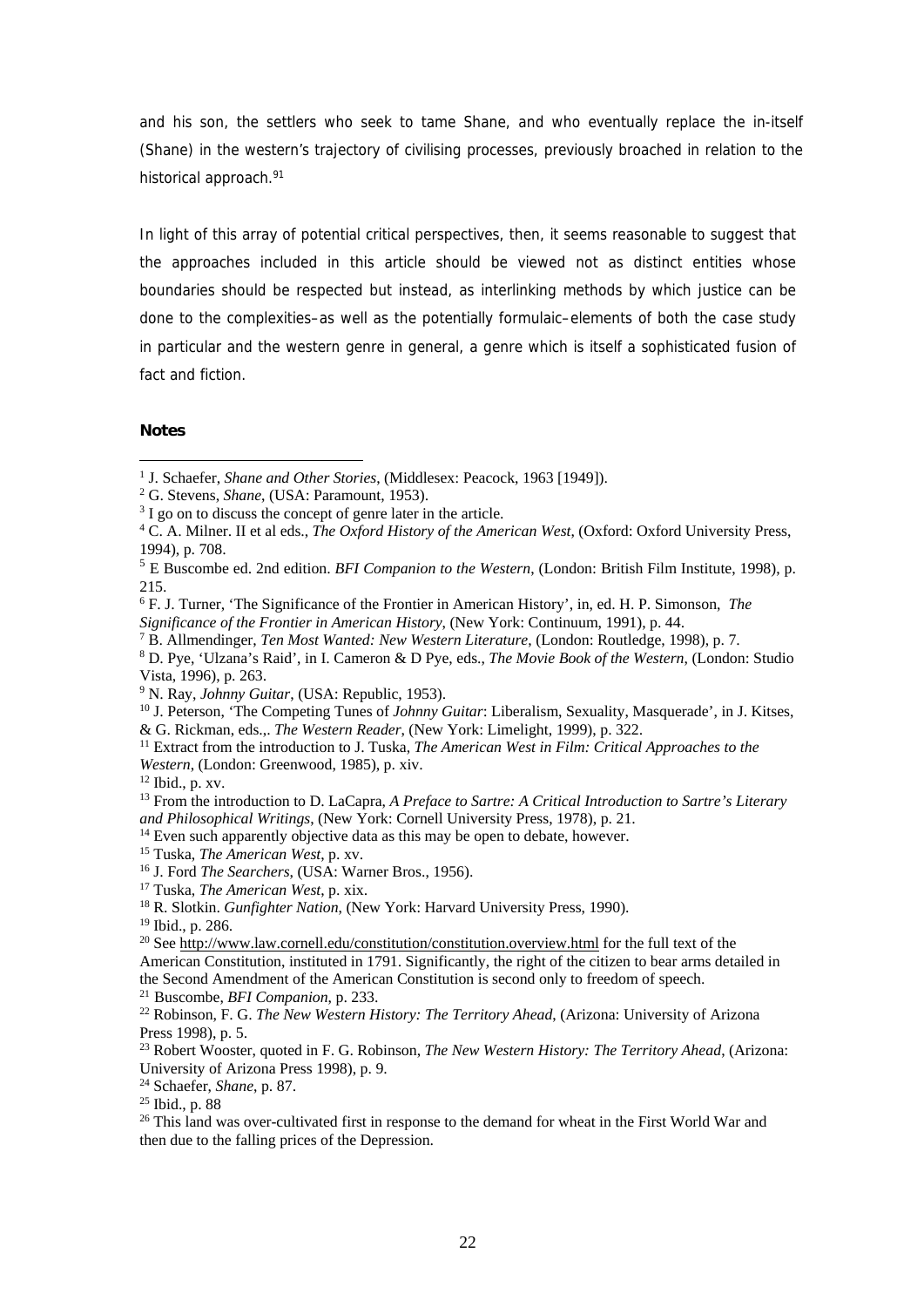$27$  Shane relinquishes gun-fighting and so his weapon when he undertakes farming. However, he straps on his gunbelt again when honour requires it, namely, in defence of his friend Joe Starrett later in the narrative. His philosophy is that a gun is a tool, as good or bad as the man who uses it. 28 Ibid., p. 7.

<sup>29</sup> Moreover, since film studies approaches are often rooted in cultural analysis, and further relate mainly to film texts, I will only refer to them as they pertain to the film version of *Shane* (Stevens).

<sup>30</sup> Cracked mirrors, for example, can be seen to symbolise the psychological fragmentation of the self/identity.

31 P. Lehman, 'Looking at Look's Missing Reverse Shot: Psychoanalysis and Style', in John Ford's *The* 

<sup>32</sup> J. Tompkins, *West of Everything*, (Oxford: Oxford University Press, 1992).<br><sup>33</sup> Ibid., pp. 44- 45.<br><sup>34</sup> Schaefer, *Shane*, p. 54.

<sup>35</sup> Shane's real motivation is a refusal to return to his "old ways" as a gunfighter, ultimately blocked owing to generic demands for heroic action. At the same time, it serves to generate tension until the inevitable showdown.

36 Schaefer, *Shane*, p. 53. 37 Ibid., p. 82.

38 R. Warshow, *The Immediate Experience: Movies, Comics, Theatre, and Other Aspects of Popular Culture*, (New York: Anchor, 1964), p. 205.

39 See R. Dyer, 'The White Man's Muscles' (1997), in R. Adams & D. Savran, eds., *The Masculinity Studies Reader*, (Oxford: Blackwell, 2002), pp. 262-273. 40 See in particular Allmendinger, 'The Queer Frontier', in *Ten Most Wanted*: *New Western Literature*,

(London: Routledge, 1998), pp. 153-170.

41 P. Lehman, *Running Scared: Masculinity and the Representation of the Male Body*, (Philadelphia: Temple University Press, 1993).

42 J. M. Gaines & C. C. Herzog, 'The Fantasy of Authenticity in Western Costume', in E Buscombe & R. E. Pearson eds., *Back in the Saddle Again: New Essays on the Western*, (London: British Film Institute, 1998), p. 179.

43 Dyer, in *The Masculinity Studies Reader*, pp. 262-263. 44 Lehman, *Running Scared*, p. 4. 45 Ibid., p. 5.

46 Ibid., p. 5.

47 Allmendinger in *Ten Most Wanted*, pp. 156-157. 48 Ibid., p. 157.

49 Ibid., p. 157.

50 Schaefer, *Shane*, p. 30. 51 Ibid., p. 30.

52 Ibid., p. 30.

53 Ibid., p. 30.

54 Ibid., p. 30.

55 R. Barthes, 'Myth Today', in M.G. Durham, & D. M. Kellner, eds., *Media and Cultural Studies* 

*Keyworks*, (Oxford: Blackwell, 2001), p. 126.<br><sup>56</sup> W. Wright, *Sixguns and Society: A Structural Study*, (Berkeley: University of California Press, 1975).<br><sup>57</sup> Ibid., p. 16.

<sup>58</sup> A comparison may also be made with Vladmir Propp's functionalist analysis of the fairy tale in V. Propp, *Morphology of the Folktale*, (London: University of Texas Press, 1968). Propp identifies a series of plot devices which he argues to have universal functions within adventure narratives. The

methodology is undermined, however, by its attempts to universalise a range of diverse devices, since Propp includes so many variations/exceptions that the initial categorisations become questionable. 59 Wright, *Sixguns*, p. 14. 60 Ibid., 15.

61 Ibid., p.15.

62 J. Kitses, 'Authorship and Genre: Notes on the Western', in J. Hollows et al eds., *The Film Studies Reader*, (London: Arnold, 2000), p. 90. 63 Schaefer, *Shane*, p. 33. 64 Ibid., p. 109.

65 Ibid., p. 142.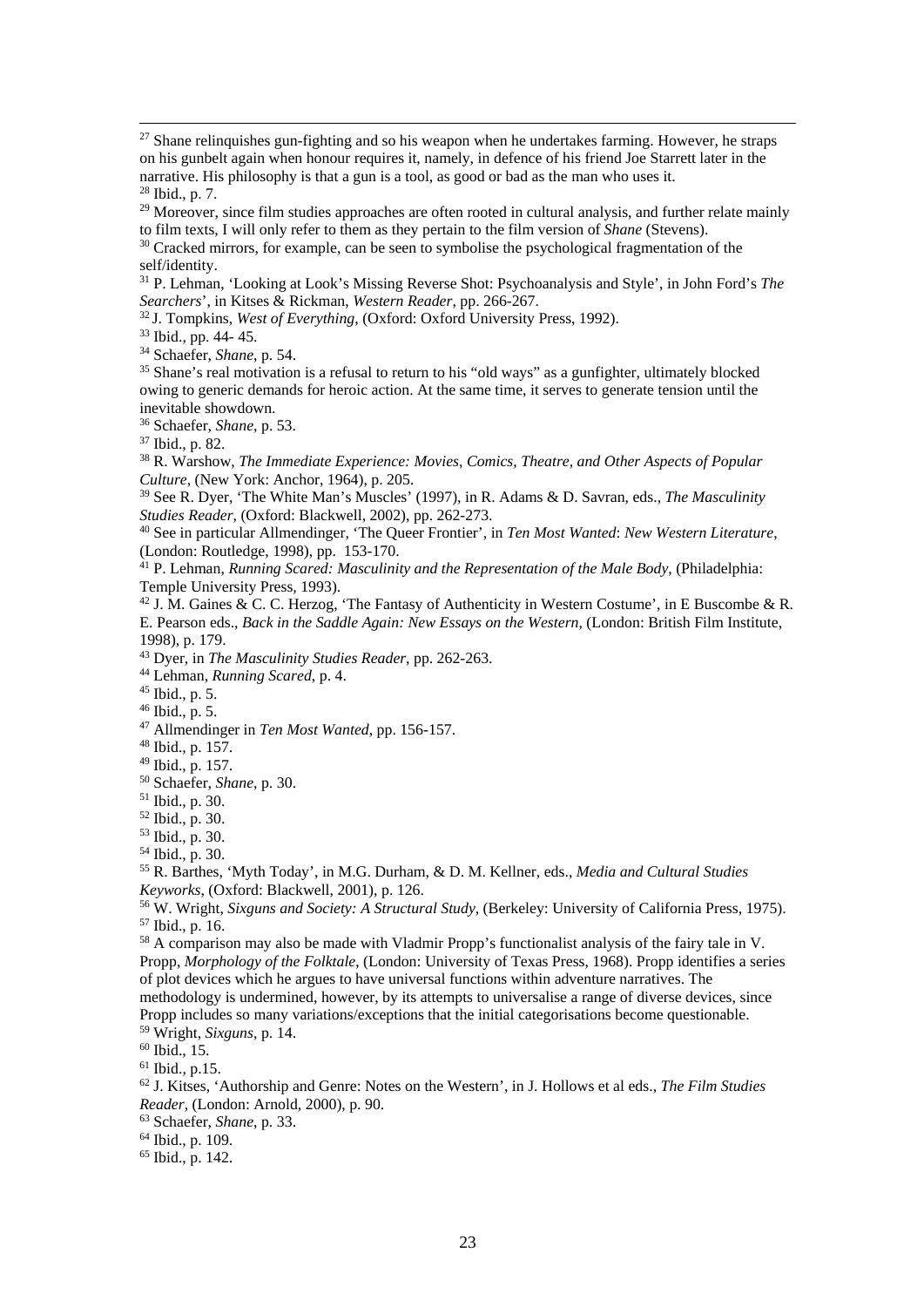- 66A. Bazin, 'The Western: Or The American Film Par Excellence', in A. Bazin, *What is Cinema? Volume*
- 2, (London: University of California Press, 1972), p. 140.<br><sup>67</sup> J. Ford, *Stagecoach*, (USA: United Artists, 1939).
- <sup>68</sup> Bazin, 'The Evolution of the Western', in *Cinema*? pp. 150-151.<br><sup>69</sup> Ibid., p. 155.<br><sup>70</sup> Stevens, *Shane*.
- 

70 Stevens, *Shane*. 71 Bazin, *Cinema?* p. 152. 72 Ibid., p. 152.

73 Ibid., p. 152.

74 Schaefer, *Shane*, p.7. I return to this shortly in relation to western audiences. 75 Bazin, *Cinema?* p. 156. 76 Ibid., p. 153.

77 A. Tudor, 'Critical Method: Genre', in Hollows, *Reader*, p. 96. Those interested in genre studies should refer to the work of Steve Neale, one of its main practitioners. See, for example, S. Neale, *Genre*, (London: British Film Institute, 1980), partially responsible for a resurgence of interest in genre criticism. <sup>78</sup> C. Metz, *Film Language: A Semiotics of the Cinema*, (Oxford: Oxford University Press, 1974), p. 248.<br><sup>79</sup> See 'Interpreting Television: the Nationwide Audience', in D. Morley, *Television*, *Audiences and Cultural S* 

<sup>80</sup> S. Hall, 'Encoding/Decoding', in Durham & Kellner, *Keyworks*, pp. 166-176.<br><sup>81</sup> T. Adorno & M. Horkheimer, 'The Culture Industry: Enlightenment as Mass Deception', in Hollows, *Reader*, p. 11.

<sup>82</sup> See A. Gramsci, 'History of the Subaltern Classes', in Durham, & Kellner, *Keyworks*, wherein he states that 'the supremacy of a social group manifests itself in two ways, as "domination" and as "intellectual and moral leadership"… A social group can, and indeed must, already exercise "leadership" before winning governmental power...it subsequently becomes dominant when it exercises power, but even if it holds it firmly in its grasp, it must continue to "lead" as well', p. 44.<br><sup>83</sup> Gramsci, 'Cultural Themes: Ideological Material', in ibid., p. 46.<br><sup>84</sup> Tudor, 'Critical Method', in Hollows, *Reader*, p. 96.<br><sup>85</sup>

87 Ibid., p. 9.

 $88$  Ibid., p. 10.<br> $89$  Stevens, *Shane*.

<sup>90</sup> Schaefer, *Shane*, p. 114.

91 R. E. Griffin, *The Eternal Outsider*: *The Western Hero as Existential Archetype,* Ph. D thesis, (Nottingham Trent University, 2004).

# **Bibliography**

Adams, R. & Savran, D. eds. The Masculinity Studies Reader, (Oxford: Blackwell, 2002).

Allmendinger, B. Ten Most Wanted: New Western Literature, (London: Routledge, 1998).

Bazin, A. What is Cinema? Volume 2, (London: University of California Press, 1972).

Buscombe, E. ed. 2nd ed. *BFI Companion to the Western*. (London: British Film Institute, 1998).

Buscombe, E. & Pearson, R.E. eds. Back in the Saddle Again: New Essays on the Western, (London: British Film Institute, 1998).

Cameron, I. & D. Pye, eds., The Movie Book of the Western. (London: Studio Vista, 1996).

Cawelti, J.G. The Six-Gun Mystique, (London: Bowling Green, 1971).

Durham, M. G. & Kellner, D. M., eds., Media and Cultural Studies Keyworks. (Oxford: Blackwell, 2001).

Dyer, R, 'The White Man's Muscles' (1997), in R. Adams & D. Savran, eds., The Masculinity Studies Reader, (Oxford: Blackwell, 2002), pp. 262-273.

French, P. Westerns: Aspects of a Movie Genre, (London: Secker & Warburg, 1977).

French, P. Cowboy Metaphysics: Ethics and Death in Westerns, (Oxford: Rowman & Littlefield, 1997).

Griffin, R. E. The Eternal Outsider: The Western Hero as Existential Archetype. Ph.D thesis, (Nottingham Trent University, 2004).

Hollows J., P. Hutchings and M. Jancovich, The Film Studies Reader, (London: Arnold, 2000). Kitses, J. & Rickman, G. eds., The Western Reader. (New York: Limelight, 1999).